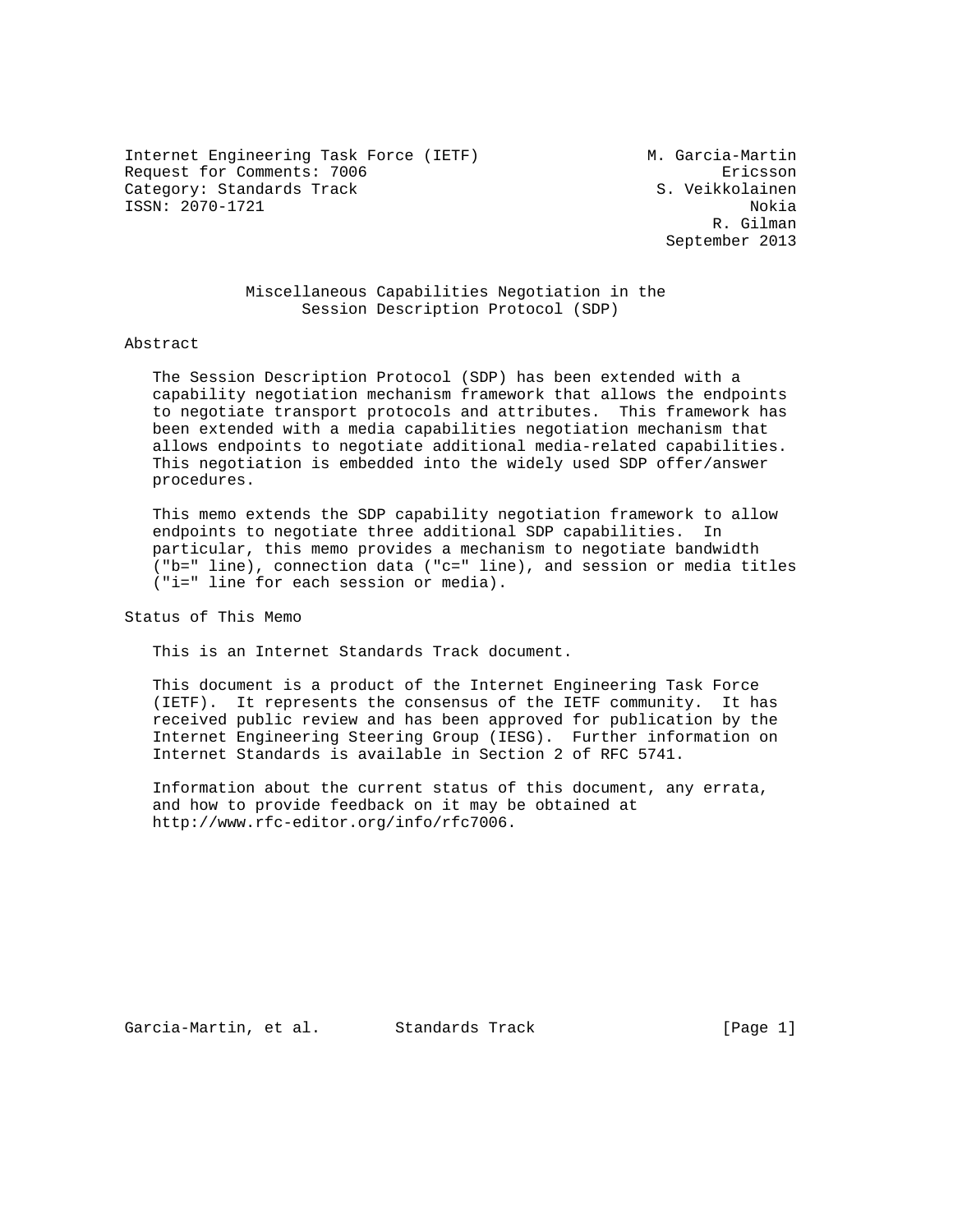# Copyright Notice

 Copyright (c) 2013 IETF Trust and the persons identified as the document authors. All rights reserved.

 This document is subject to BCP 78 and the IETF Trust's Legal Provisions Relating to IETF Documents

 (http://trustee.ietf.org/license-info) in effect on the date of publication of this document. Please review these documents carefully, as they describe your rights and restrictions with respect to this document. Code Components extracted from this document must include Simplified BSD License text as described in Section 4.e of the Trust Legal Provisions and are provided without warranty as described in the Simplified BSD License.

## Table of Contents

|                | 3.1.2. Connection Data Capability 8                             |
|----------------|-----------------------------------------------------------------|
|                |                                                                 |
|                | 3.2. Session Level versus Media Level 16                        |
|                | 3.3. Offer/Answer Model Extensions 17                           |
|                | $3.3.1.$ Generating the Initial Offer 17                        |
|                | 3.3.2. Generating the Answer 17                                 |
|                | 3.3.3. Offerer Processing of the Answer 18                      |
|                | 3.3.4. Modifying the Session 18                                 |
|                |                                                                 |
| 5 <sub>1</sub> |                                                                 |
| 6.             |                                                                 |
|                |                                                                 |
|                |                                                                 |
|                | 6.3. New SDP Capability Negotiation Configuration Parameters 20 |
|                |                                                                 |
| 8 <sub>1</sub> |                                                                 |
|                |                                                                 |
|                |                                                                 |

Garcia-Martin, et al. Standards Track [Page 2]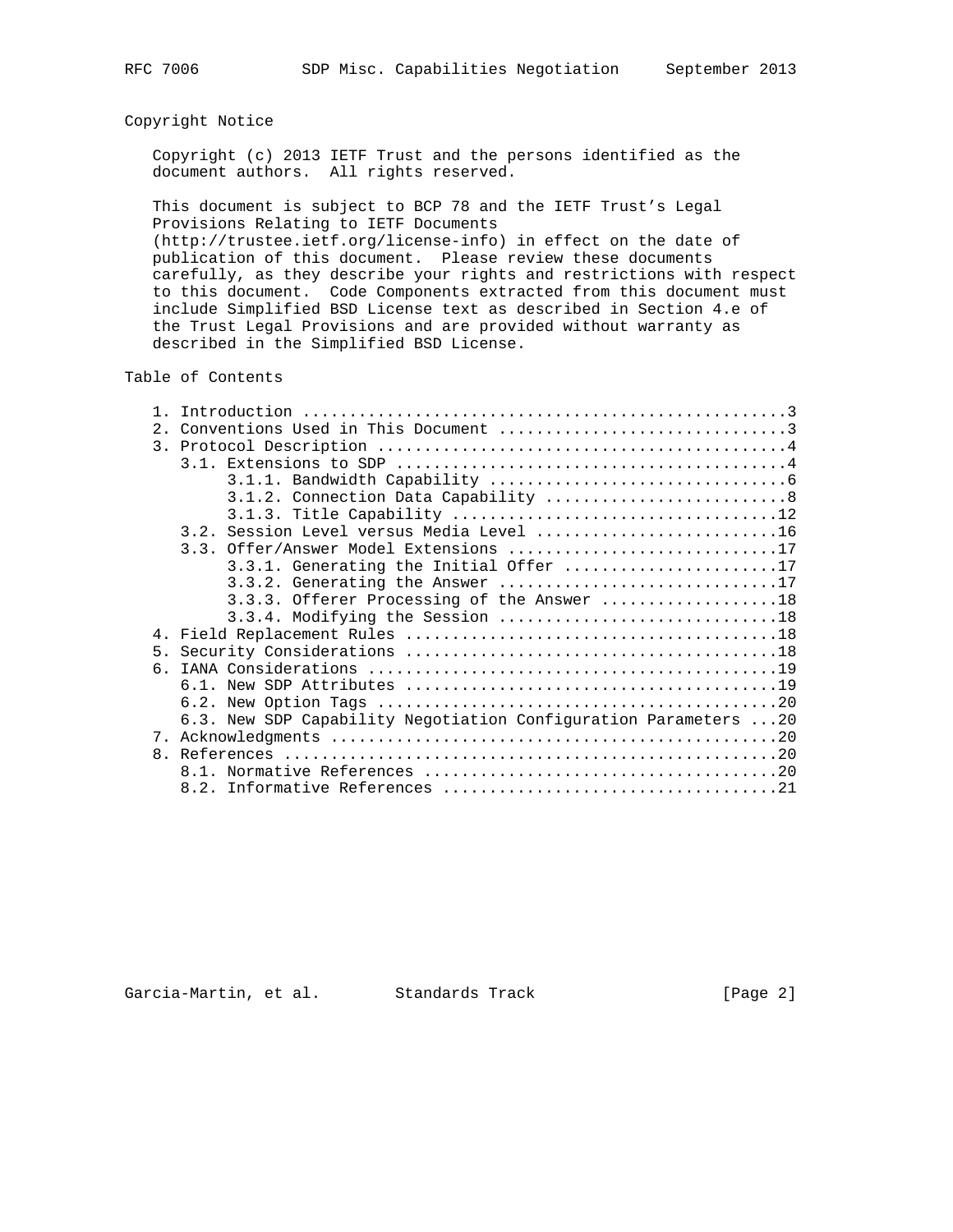## 1. Introduction

 The Session Description Protocol (SDP) [RFC4566] is intended for describing multimedia sessions for the purposes of session announcement, session invitation, and other forms of multimedia session initiation. SDP has been extended with an SDP Capability Negotiation Mechanism Framework [RFC5939] that allows the endpoints to negotiate capabilities, such as support for the Real-time Transport Protocol (RTP) [RFC3550] and the Secure Real-time Transport Protocol (SRTP) [RFC3711]. The SDP Media Capabilities Negotiation [RFC6871] provides negotiation capabilities to media lines as well.

 The capability negotiation is embedded into the widely used SDP offer/answer procedure [RFC3264]. This memo provides the means to negotiate further capabilities than those specified in the SDP Capability Negotiation Mechanism Framework [RFC5939] and the SDP Media Capabilities Negotiation [RFC6871]. In particular, this memo provides a mechanism to negotiate bandwidth ("b="), connection data ("c="), and session or media titles ("i=").

 Since the three added capabilities are independent, it is not expected that implementations will necessarily support all of them at the same time. Instead, it is expected that applications will choose their needed capability for their specific purpose. For this reason, the normative part pertaining to each capability is in a self contained section: Section 3.1.1 describes the bandwidth capability extension, Section 3.1.2 describes the connection data capability extension, and Section 3.1.3 describes the title capability extension. Separate SDP Capability Negotiation option tags are defined for each capability, allowing endpoints to indicate and/or require support for these extensions according to procedures defined in SDP Capability Negotiation [RFC5939].

2. Conventions Used in This Document

 The key words "MUST", "MUST NOT", "REQUIRED", "SHALL", "SHALL NOT", "SHOULD", "SHOULD NOT", "RECOMMENDED", "MAY", and "OPTIONAL" in this document are to be interpreted as described in BCP 14, RFC 2119 [RFC2119] and indicate requirement levels for compliant implementations.

Garcia-Martin, et al. Standards Track [Page 3]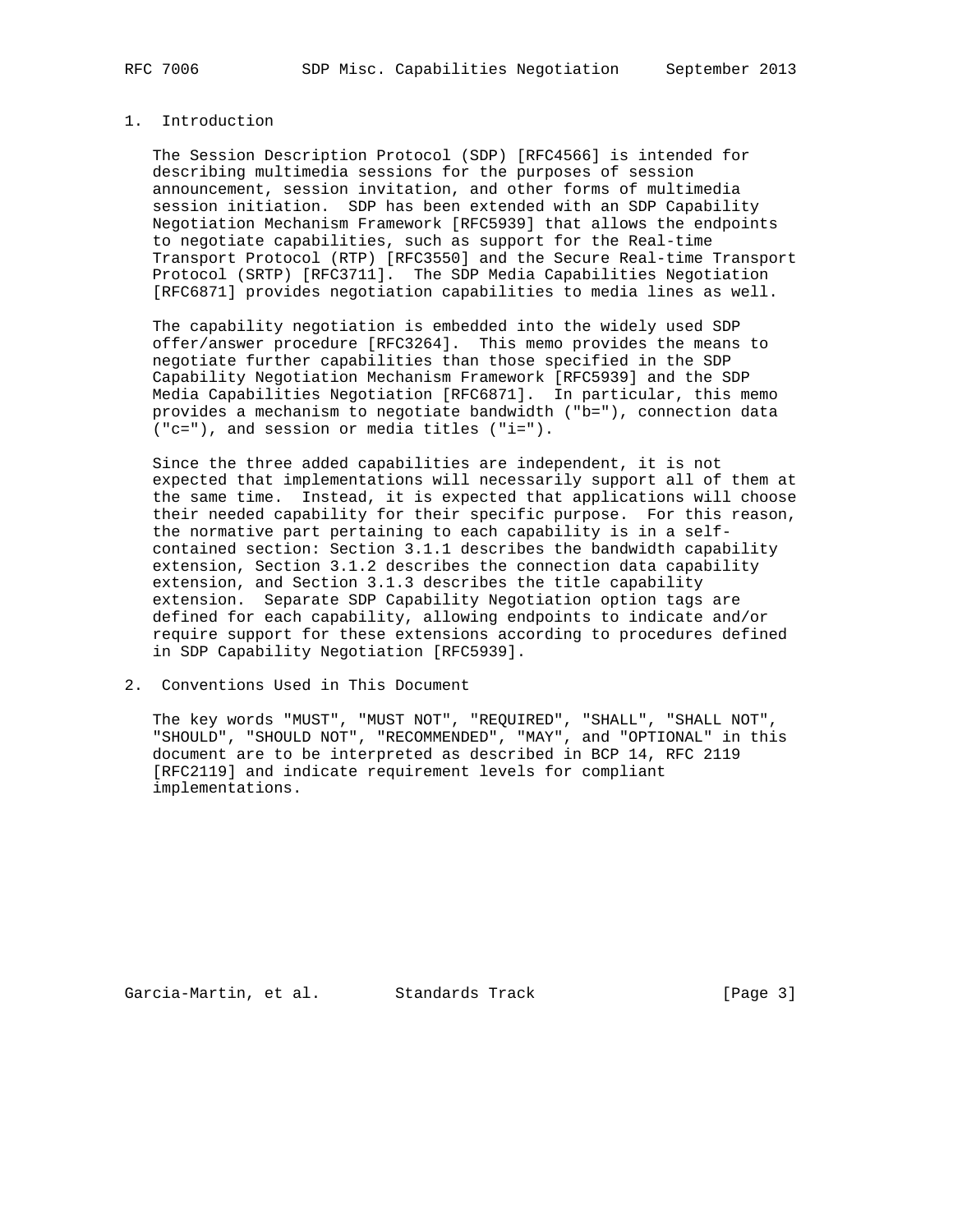## 3. Protocol Description

3.1. Extensions to SDP

 The SDP Capability Negotiation Framework [RFC5939] and the SDP Media Capabilities Negotiation [RFC6871] specify attributes for negotiating SDP capabilities. These documents specify new attributes (e.g., "acap", "tcap", "rmcap", and "omcap") for achieving their purpose. In this document, we define three new additional capability attributes for SDP lines of the general form:

type=value

 for types "b", "c", and "i". The corresponding capability attributes are respectively defined as:

- o "bcap": bandwidth capability
- o "ccap": connection data capability
- o "icap": title capability

 From the sub-rules of the attribute ("a=") line in SDP [RFC4566], SDP attributes are of the form:

| attribute | = (att-field ":" att-value) / att-field |
|-----------|-----------------------------------------|
| att-field | = token                                 |
| att-value | = byte-string                           |

Capability attributes use only the "att-field:att-value" form.

 The new capabilities may be referenced in potential configurations ("a=pcfg") or in latent configurations ("a=lcfg") as productions conforming to the <extension-config-list>, as respectively defined in RFC 5939 [RFC5939] and RFC 6871 [RFC6871].

|              | $extension-config-list = ['++'] ext-cap-name "=' ext-cap-list$ |
|--------------|----------------------------------------------------------------|
| ext-cap-name | $= 1*(ALPHA / DIGIT)$                                          |
|              | ; ALPHA and DIGIT defined in RFC 5234                          |
| ext-cap-list | $= 1*VCHAR$ ; VCHAR defined in RFC 5234                        |

 The optional "+" is used to indicate that the extension is mandatory and MUST be supported in order to use that particular configuration.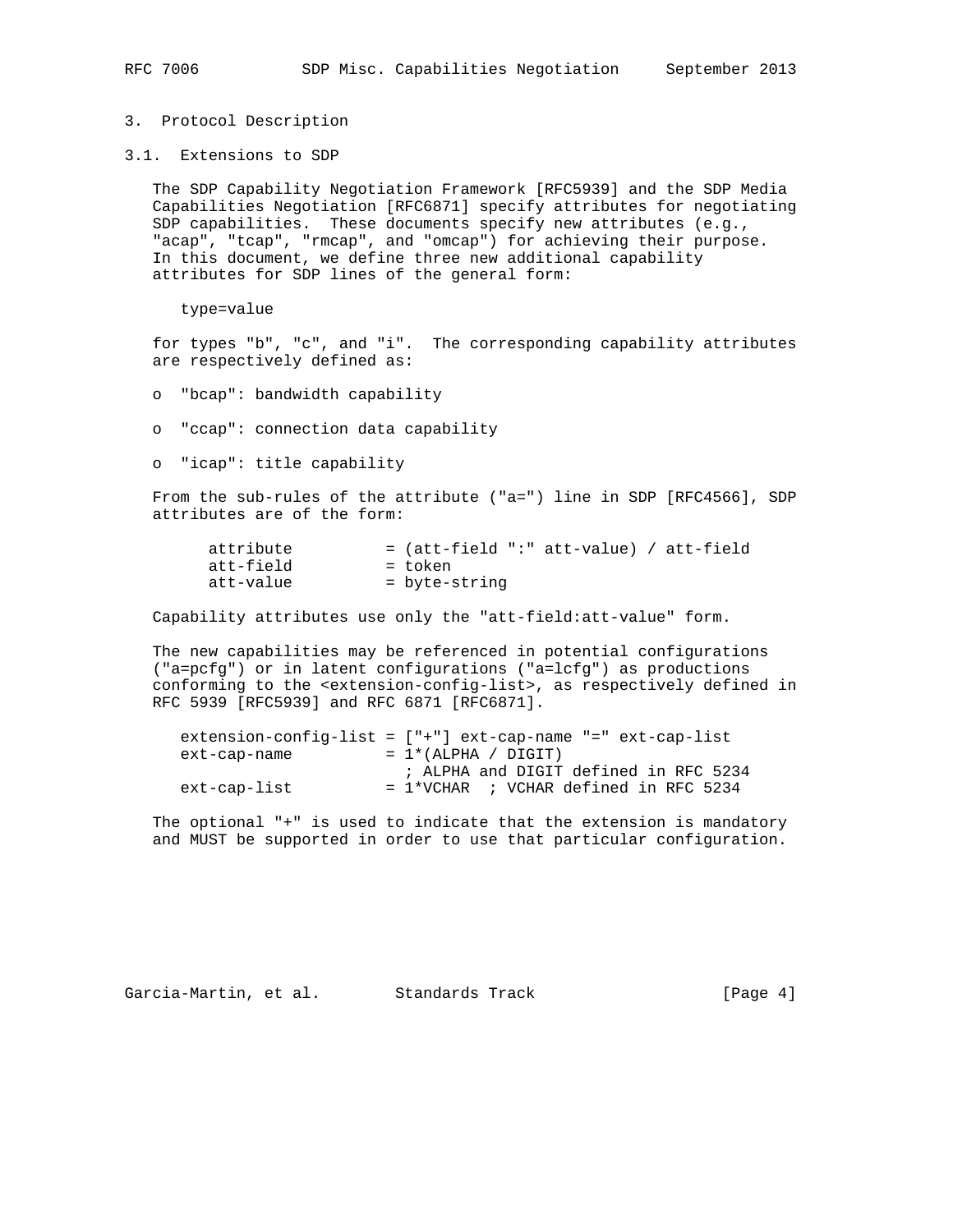The new capabilities may also be referenced in actual configurations ("a=acfg") as productions conforming to the <sel-extension-config> defined in RFC 5939 [RFC5939].

sel-extension-config = ext-cap-name "=" 1\*VCHAR

 The specific parameters are defined in the individual description of each capability below.

 The "bcap", "ccap", and "icap" capability attributes can be provided at the SDP session and/or media level. According to the SDP Capability Negotiation [RFC5939], each extension capability must specify the implication of making it part of a configuration at the media level.

 According to SDP [RFC4566], "b=", "c=", and "i=" lines may appear at either session or media level. In line with this, the "bcap", "ccap", and "icap" capability attributes, when declared at session level, are to be interpreted as if that attribute was provided with that value at the session level. The "bcap", "ccap", and "icap" capability attributes declared at media level are to be interpreted as if that capability attribute was declared at the media level.

 For example, extending the example in [RFC6871] with "icap" and "bcap" capability attributes, we get the following SDP:

 $v=0$  o=- 25678 753849 IN IP4 192.0.2.1  $s=$  c=IN IP4 192.0.2.1 t=0 0 a=bcap:1 CT:200 a=icap:1 Video conference m=audio 54320 RTP/AVP 0 a=rmcap:1 L16/8000/1 a=rmcap:2 L16/16000/2 a=pcfg:1 m=1|2 pt=1:99,2:98 m=video 66544 RTP/AVP 100 a=rmcap:3 H263-1998/90000 a=rtpmap:100 H264/90000 a=pcfg:10 m=3 pt=3:101 b=1 i=1

 Figure 1: Example SDP offer with bcap and icap efined at session level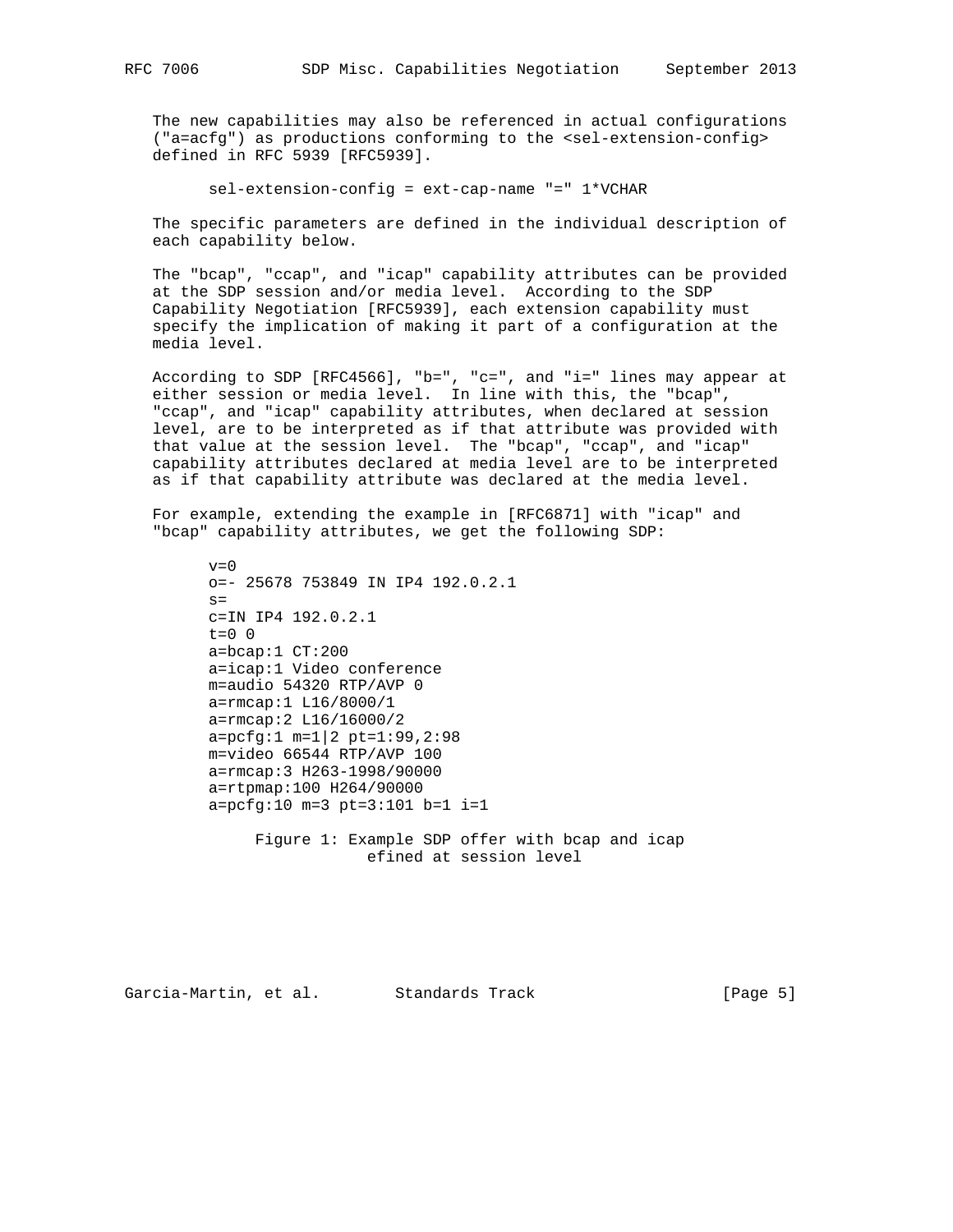The above SDP defines one PCMU audio stream and one H.264 video stream. It also defines two RTP-based media capabilities ("rmcap"

 numbered 1 and 2), using 16-bit linear (L16) audio at 8 kbps and 16 kbps, respectively, as well as an RTP-based media capability for H.263 video ("rmcap" numbered 3). The RTP-based media capabilities all appear at the media level. The example also contains a single bandwidth capability ("bcap") and a single title capability ("icap"), both defined at session level. According to the definition above, when the capabilities defined in the "bcap" and "icap" attributes are referenced from the potential configuration, in the resulting SDP they are to be interpreted as session-level attributes (but the RTP-based media capabilities are to be interpreted as media-level attributes).

## 3.1.1. Bandwidth Capability

 According to RFC 4566 [RFC4566], the bandwidth field denotes the proposed bandwidth to be used by the session or media. In this memo, we specify the bandwidth capability attribute, which can also appear at the SDP session and/or media level. The bandwidth field is specified in RFC 4566 [RFC4566] with the following syntax:

b=<br/>bwtype>:<br/>bandwidth>

where <bwtype> is an alphanumeric modifier giving the meaning of the <bandwidth> figure.

 In this document, we define a new capability attribute: the bandwidth capability attribute "bcap". This attribute lists bandwidth as capabilities, according to the following definition:

"a=bcap:" bw-cap-num 1\*WSP bwtype ":" bandwidth CRLF

where <br />bw-cap-num> is a unique integer within all the bandwidth capabilities in the entire SDP, which is used to number the bandwidth capability and can take a value between 1 and 2^31-1 (both included). The other elements are as defined for the "b=" field in SDP [RFC4566].

 This format satisfies the general attribute production rules in SDP [RFC4566], according to the following Augmented Backus-Naur Form (ABNF) [RFC5234] syntax:

| att-field  | $=$ / "bcap"                                   |
|------------|------------------------------------------------|
| att-value  | $=$ / bw-cap-num $1*$ WSP bwtype ":" bandwidth |
| bw-cap-num | $= 1*10(DIGIT)$ ; DIGIT defined in RFC 5234    |

Figure 2: Syntax of the "bcap" attribute

Garcia-Martin, et al. Standards Track (Page 6)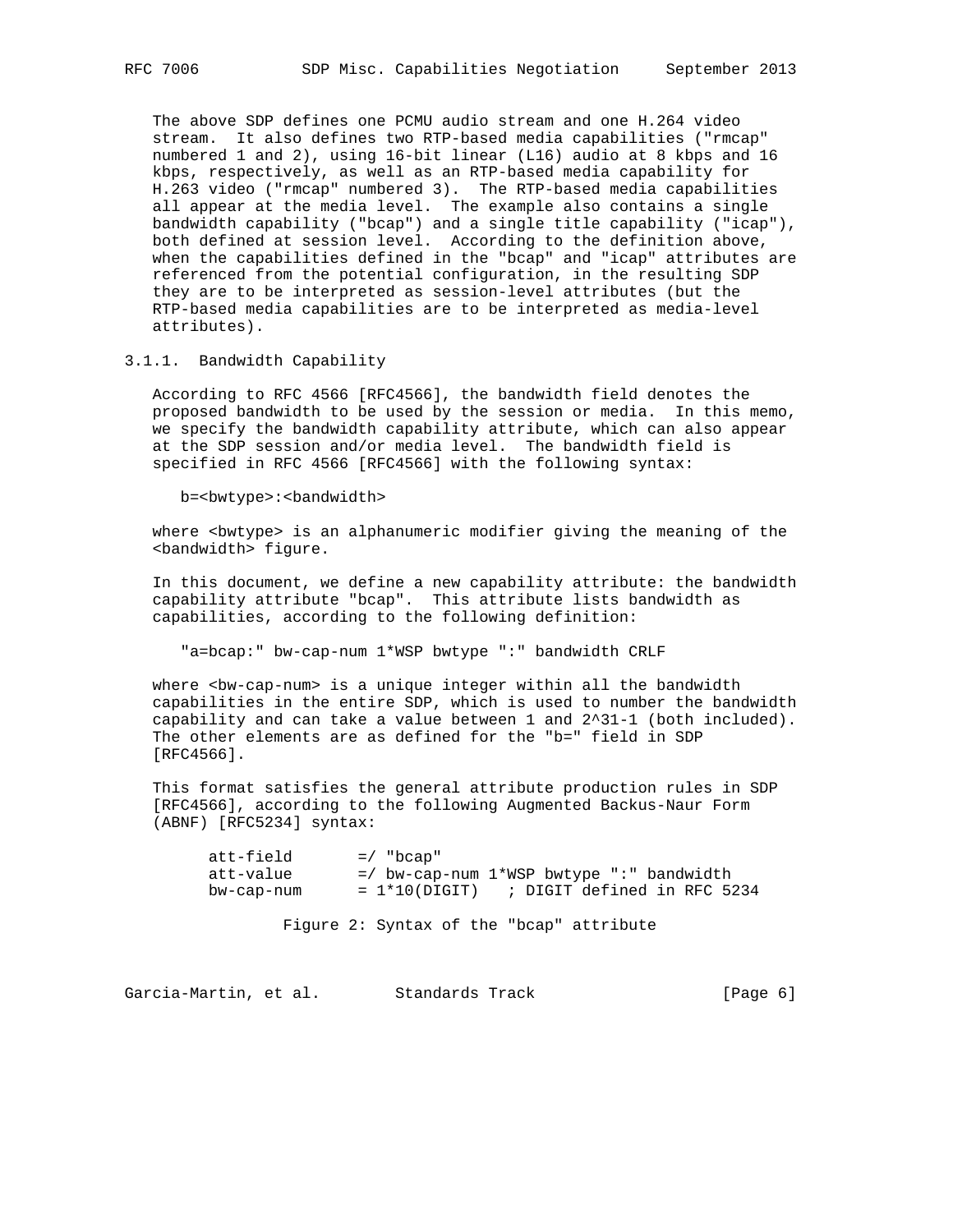Negotiation of bandwidth per media stream can be useful when negotiating media encoding capabilities with different bandwidths.

## 3.1.1.1. Configuration Parameters

 The SDP Capability Negotiation Framework [RFC5939] provides for the existence of the "pcfg" and "acfg" attributes. The concept is extended by the SDP Media Capabilities Negotiation [RFC6871] with an "lcfg" attribute that conveys latent configurations.

 Extensions to the "pcfg" and "lcfg" attributes are defined through <extension-config-list>, and extensions to the "acfg" attribute are defined through the <sel-extension-config>, as defined in the SDP Capability Negotiation [RFC5939].

 In this document, we extend the <extension-config-list> field to be able to convey lists of bandwidth capabilities in latent or potential configurations, according to the following Augmented Backus-Naur Form (ABNF) [RFC5234] syntax:

|             | $extension-config-list$ =/ bandwidth-config-list                    |
|-------------|---------------------------------------------------------------------|
|             | bandwidth-config-list = $["+"]$ "b=" bw-cap-list *(BAR bw-cap-list) |
|             | ; BAR defined in RFC 5939                                           |
| bw-cap-list | $=$ bw-cap-num $*($ ", " bw-cap-num)                                |
| bw-cap-num  | $= 1*10(DIGIT)$ ; DIGIT defined in RFC 5234                         |
|             |                                                                     |
|             | Figure 3: Syntax of the bandwidth parameter                         |

 in "lcfg" and "pcfg" attributes Each bandwidth capability configuration is a comma-separated list of

 bandwidth capability attribute numbers where <bw-cap-num> refers to the <bw-cap-num> bandwidth capability numbers defined explicitly earlier in this document, and hence MUST be between 1 and 2^31-1 (both included). Alternative bandwidth configurations are separated by a vertical bar  $($  " $|$  " $)$ .

 The above syntax is very flexible, allowing referencing to multiple "b=" lines per configuration, even for the same <br/> <br/> <br/>while the need for such definitions is not seen, we have not restricted this, as it is not restricted in SDP [RFC4566] either.

Garcia-Martin, et al. Standards Track [Page 7]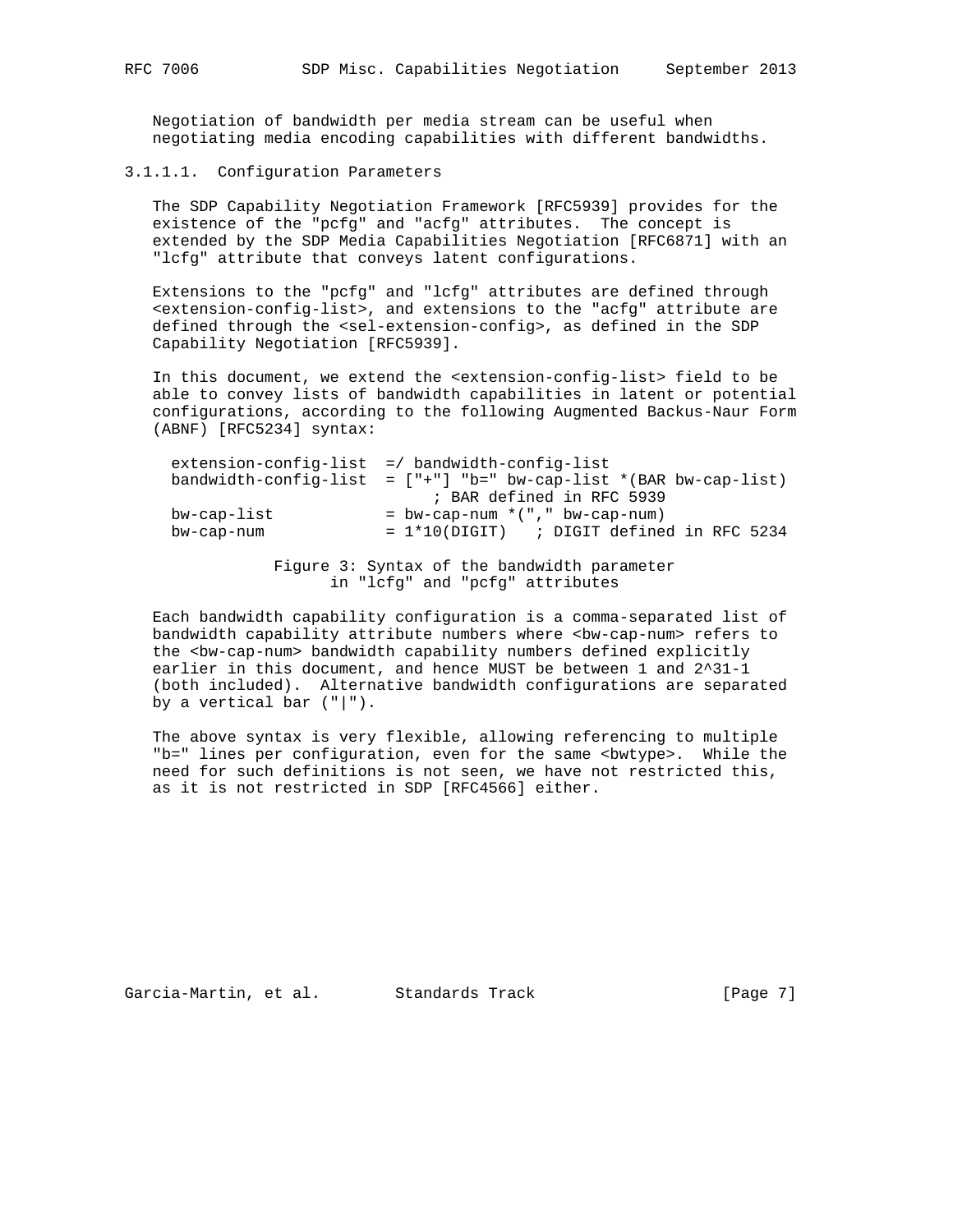The bandwidth parameter to the actual configuration attribute ("a=acfg") is formulated as a <sel-extension-config> with

 $ext-cap-name = "b"$ 

hence

 sel-extension-config =/ sel-bandwidth-config  $sel-bandwidth$ -config = "b=" bw-cap-list ; bw-cap-list as above.

Figure 4: Syntax of the bandwidth parameter in "acfg" attributes

3.1.1.2. Option Tag

 The SDP Capability Negotiation Framework [RFC5939] allows for capability negotiation extensions to be defined. Associated with each such extension is an option tag that identifies the extension in question. Hereby, we define a new option tag "bcap-v0" that identifies support for the bandwidth capability. The endpoints using the "bcap" capability attribute SHOULD add the option tag to other existing option tags present in the "csup" and "creq" attributes in SDP, according to the procedures defined in the SDP Capability Negotiation Framework [RFC5939].

3.1.2. Connection Data Capability

 According to SDP [RFC4566], the connection data field in SDP contains the connection data, and it has the following syntax:

c=<nettype> <addrtype> <connection-address>

where <nettype> indicates the network type, <addrtype> indicates the address type, and the <connection-address> is the connection address, which is dependent on the address type.

 At the moment, network types already defined include "IN", which indicates Internet network type, and "ATM" (see RFC 3108 [RFC3108]), used for describing Asynchronous Transfer Mode (ATM) bearer connections. The Circuit-Switched (CS) descriptions in the SDP document [SDP-CS] adds a "PSTN" network type for expressing a Public Switched Telephone Network (PSTN) circuit switch.

Garcia-Martin, et al. Standards Track [Page 8]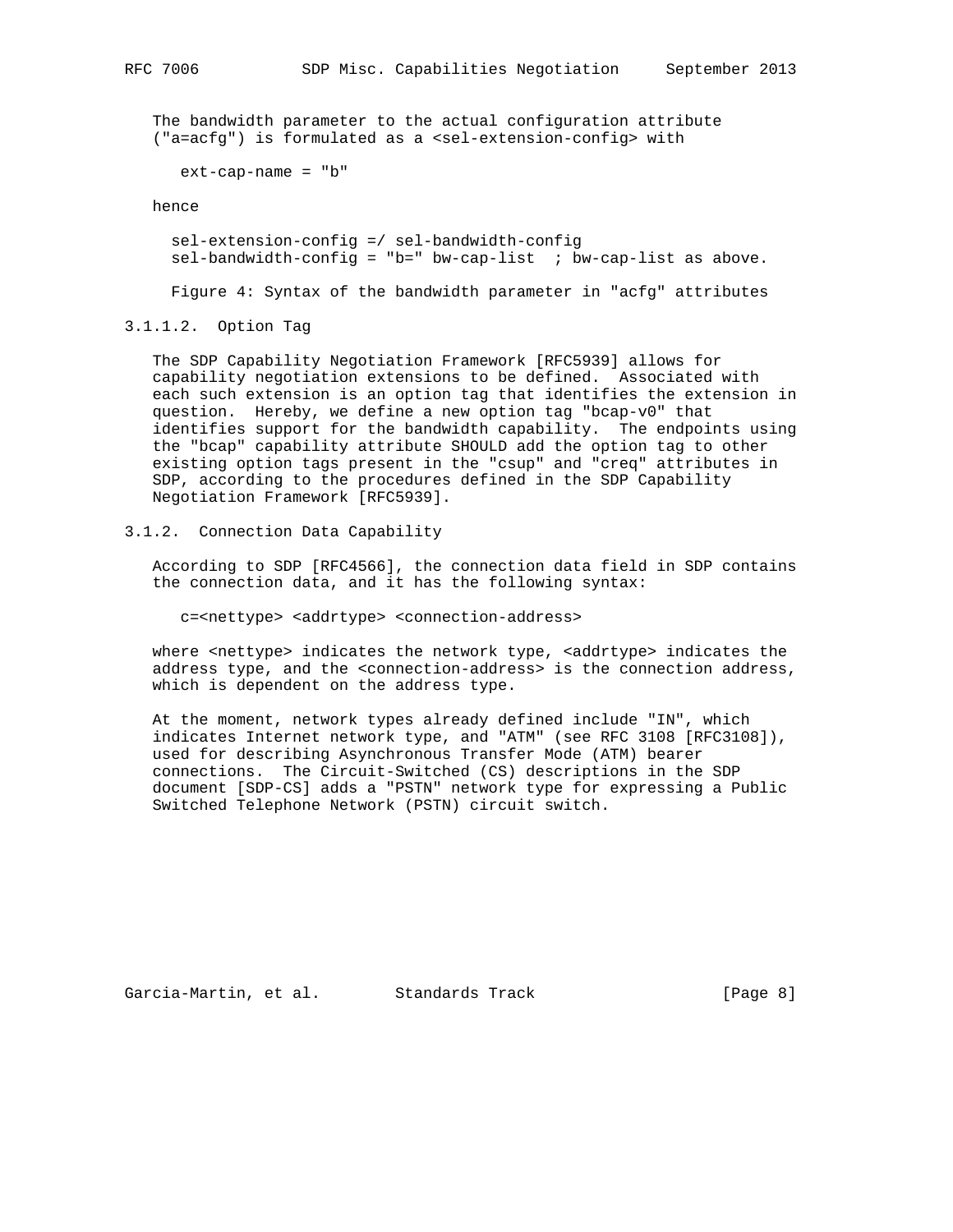SDP [RFC4566] permits specification of connection data at the SDP session and/or media level. In order to permit negotiation of connection data at the media level, we define the connection data capability attribute ("a=ccap") in the form:

 "a=ccap:" conn-cap-num 1\*WSP nettype SP addrtype SP connection-address CRLF

 where <conn-cap-num> is a unique integer within all the connection capabilities in the entire SDP, which is used to identify the connection data capability and can take a value between 1 and 2^31-1 (both included). The other elements are as defined in [RFC4566].

 This format corresponds to the [RFC4566] attribute production rules, according to the following Augmented Backus-Naur Form (ABNF) [RFC5234] syntax:

| att-field    | $=$ / "ccap"          |                                                 |
|--------------|-----------------------|-------------------------------------------------|
| att-value    |                       | $=$ / conn-cap-num $1*$ WSP nettype SP addrtype |
|              | SP connection-address |                                                 |
| conn-cap-num |                       | $= 1*10(DIGIT)$ ; 1 to $2*31-1$ , inclusive     |
|              |                       | ; DIGIT defined in RFC 5234                     |
|              |                       |                                                 |

Figure 5: Syntax of the "ccap" attribute

 The "ccap" capability attribute allows for expressing alternative connections address ("c=") lines in SDP as part of the SDP Capability Negotiation process. One of the primary use cases for this is offering alternative connection addresses where the <nettype> is "IN" or "PSTN", i.e., selecting between an IP-based bearer or a circuit-switched bearer.

 By supporting the "IN" <nettype>, the "ccap" attribute enables the signaling of multiple IPv4 and IPv6 addresses; however, the Standards Track mechanism for negotiation of alternative IP addresses in SDP is Interactive Connectivity Establishment (ICE) [RFC5245]. The "ccap" attribute does not change that; hence, the combined set of actual and potential configurations (as defined in [RFC5939]) for any given media description MUST NOT use the "ccap" attribute to negotiate more than one address with an IN network type (i.e., it is not permissible to select between "IPv4" and "IPv6" address families or different IP addresses within the same IP address family.

 Figure 6 is an example of an SDP offer that includes a "ccap" capability attribute. An audio stream can be set up with an RTP flow or by establishing a circuit-switched audio stream:

Garcia-Martin, et al. Standards Track [Page 9]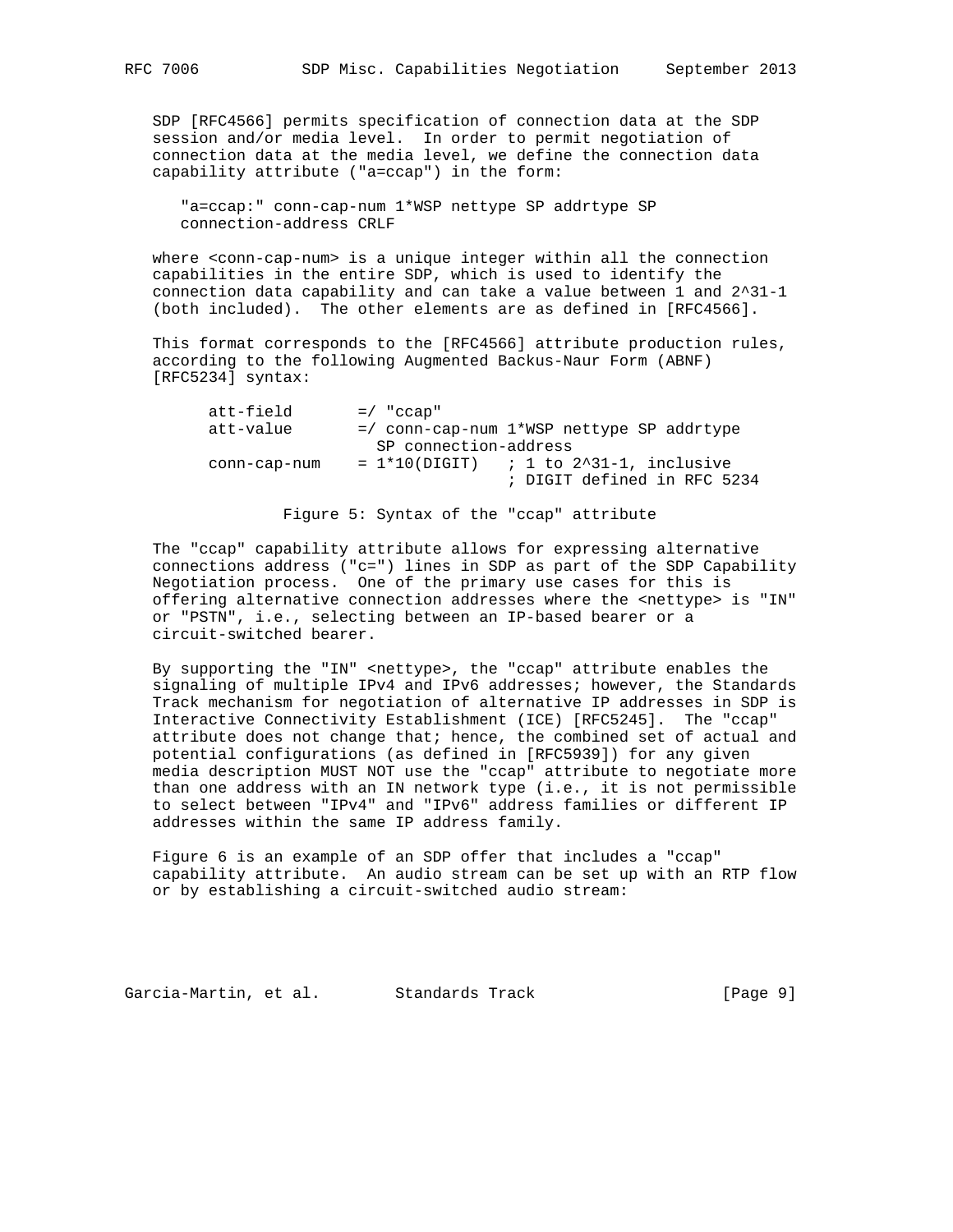$v=0$  o=2987933123 2987933123 IN IP4 198.51.100.7  $s=$  $t=0$  0 a=creq:med-v0,ccap-v0 m=audio 38902 RTP/AVP 0 8 c=IN IP4 198.51.100.7 a=ccap:1 PSTN E164 +15555556666 a=tcap:2 PSTN a=omcap:1 a=acap:1 setup:actpass a=acap:2 connection:new a=acap:3 cs-correlation:callerid:+15555556666  $a = pcfg:1 c=1 t=2 m=1 a=1,2,3$ 

Figure 6: Example SDP offer with a "ccap" attribute

 The example in Figure 6 represents an SDP offer indicating an audio flow using RTP, such as the one represented in Figure 7, or an audio flow using a circuit-switched connection, such as the one represented in Figure 8.

> $v=0$  o=2987933123 2987933123 IN IP4 198.51.100.7  $s=$  $t=0$  0 m=audio 38902 RTP/AVP 0 8 c=IN IP4 198.51.100.7 Figure 7: Equivalent SDP offer with the RTP flow  $v=0$  o=2987933123 2987933123 IN IP4 198.51.100.7  $s =$  $t=0$  0 m=audio 9 PSTN c=PSTN E164 +15555556666 a=setup:actpass a=connection:new a=cs-correlation:callerid:+15555556666

Figure 8: Equivalent SDP offer with the circuit-switched flow

 This document does not define any mechanism for negotiating or describing different port numbers; hence, the port number from the "m=" line MUST be used by default. Exceptions to this default can be provided by extension mechanisms or network type specific rules. This document defines an exception when the network type is "PSTN",

Garcia-Martin, et al. Standards Track [Page 10]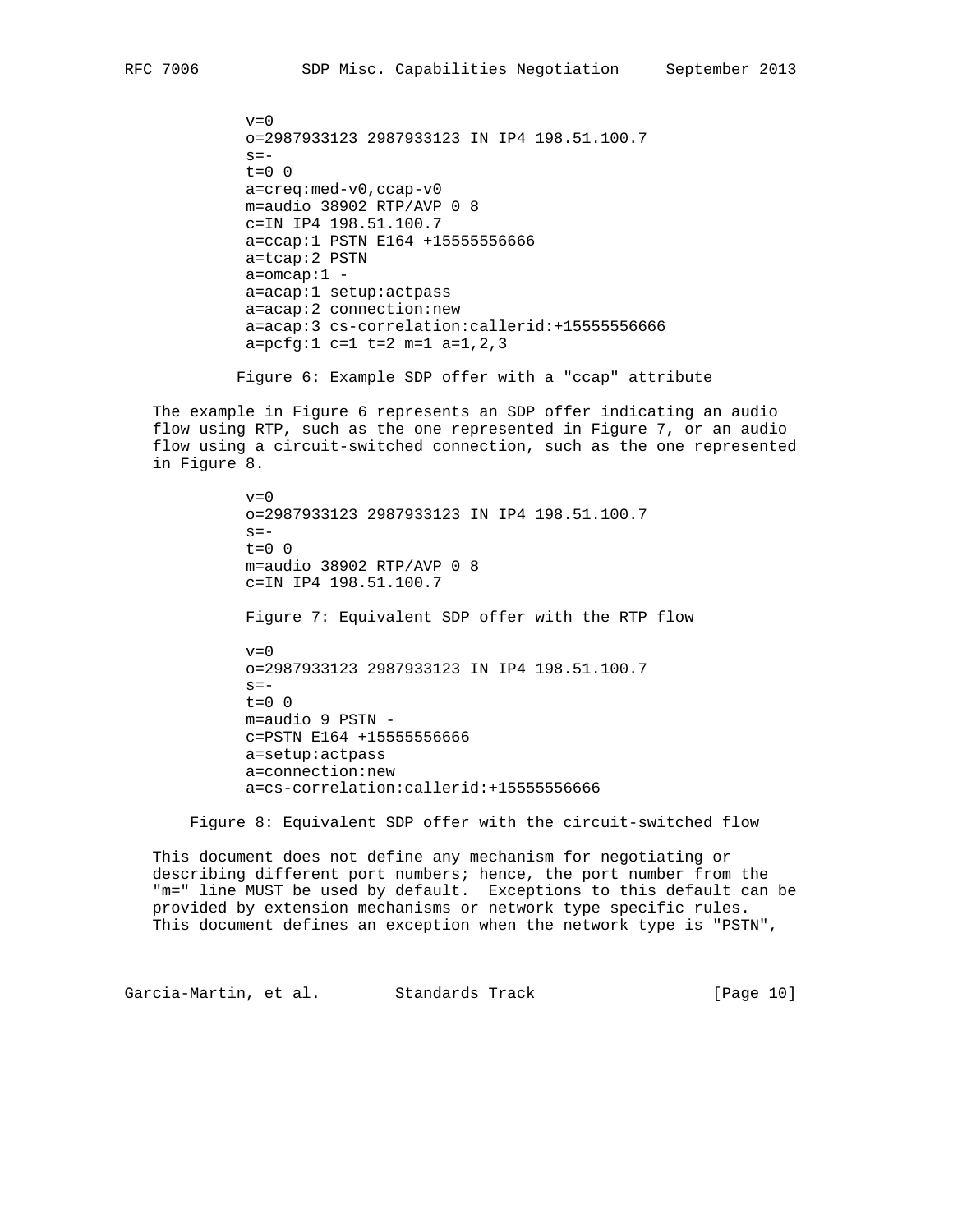in which case the port number is replaced with 9 (the "discard" port), as described in "Session Description Protocol (SDP) Extension for Setting Audio and Video Media Streams over Circuit-Switched Bearers in the Public Switched Telephone Network (PSTN)" [SDP-CS]. An endpoint offering alternative IP and PSTN bearers MUST include the IP media description in the actual configuration (IP address in the "c=" line and port number in the "m=" line) and the PSTN media description in the potential configuration.

 Exceptions for other network types, such as for the "ATM" network type defined in [RFC3108], require additional specifications.

3.1.2.1. Configuration Parameters

 The SDP Capability Negotiation Framework [RFC5939] provides for the existence of the "pcfg" and "acfg" attributes, which can convey one or more configurations to be negotiated. The concept is extended by the SDP Media Capabilities Negotiation [RFC6871] with an "lcfg" attribute that conveys latent configurations.

 In this document, we define a <connection-config> parameter to be used to specify a connection data capability in a potential or latent configuration attribute. The parameter follows the form of an <extension-config-list> with

 $ext-cap-name = "c"$ ext-cap-list = conn-cap-list

 where, according to the following Augmented Backus-Naur Form (ABNF) [RFC5234] syntax:

 extension-config-list =/ conn-config-list  $conn-config-list$  =  $["+"] "c=" conn-cap-list$  conn-cap-list = conn-cap-num \*(BAR conn-cap-num)  $conn-cap-num$  =  $1*10(DIGIT)$  ; 1 to  $2*32-1$  inclusive

> Figure 9: Syntax of the connection data parameter in "lcfg" and "pcfg" attributes

 Each capability configuration alternative contains a single connection data capability attribute number and refers to the conn-cap-num capability number defined explicitly earlier in this document; hence, the values MUST be between 1 and 2^31-1 (both included). The connection data capability allows the expression of only a single capability in each alternative, rather than a list of capabilities, since no more than a single connection data field is

Garcia-Martin, et al. Standards Track [Page 11]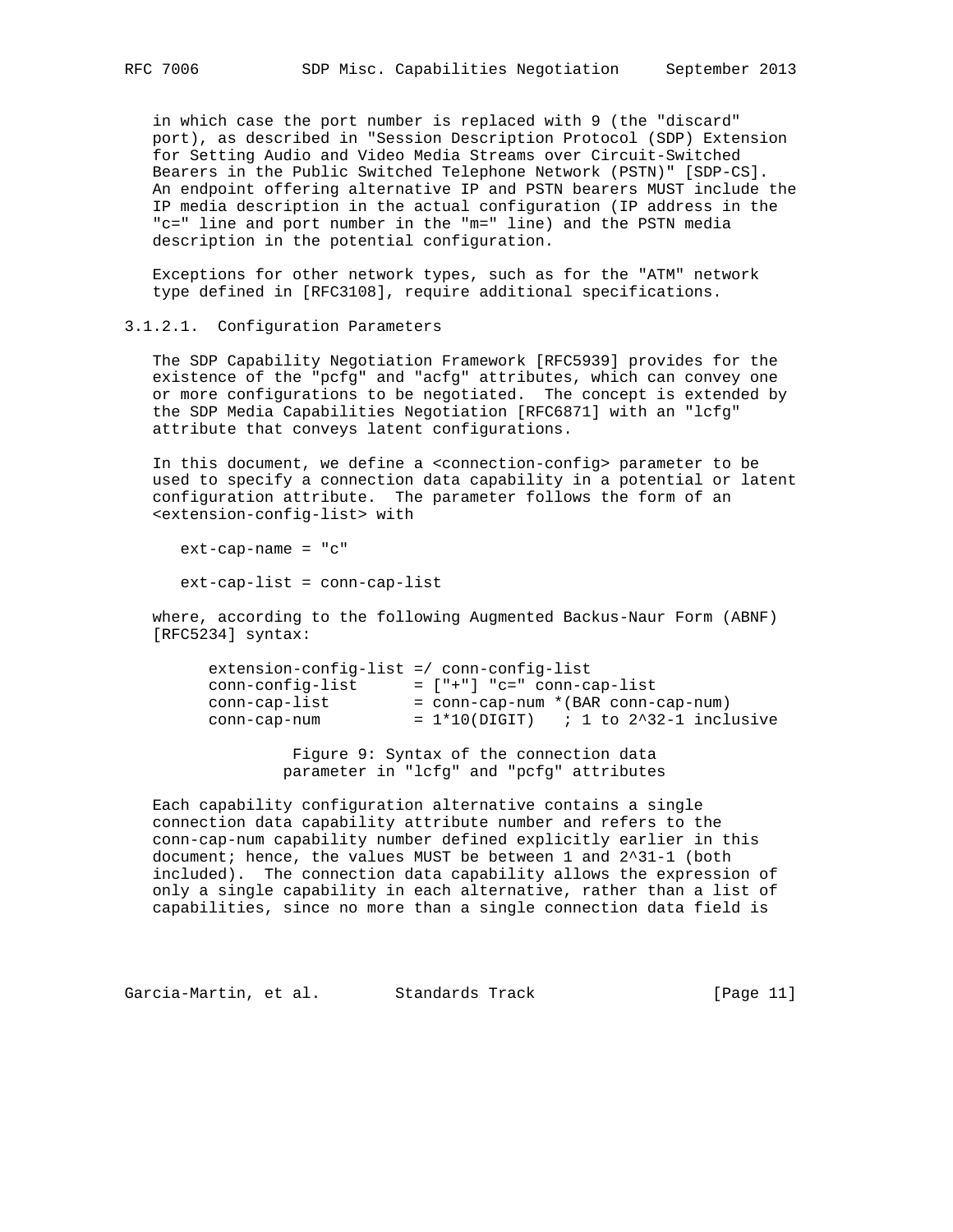permitted per media block. Nevertheless, it is still allowed to express alternative potential connection configurations separated by a vertical bar  $(\ulcorner\urcorner\urcorner)$ .

 An endpoint includes a plus sign ("+") in the configuration attribute to mandate support for this extension. An endpoint that receives this parameter prefixed with a plus sign and does not support this extension MUST treat that potential configuration as not valid.

 The connection data parameter to the actual configuration attribute ("a=acfg") is formulated as a <sel-extension-config> with

 $ext-cap-name = "c"$ 

hence

 sel-extension-config =/ sel-connection-config  $sel-connection-config = "c=" conn-cap-num ; as defined above.$ 

 Figure 10: Syntax of the connection data parameter in "acfg" attributes

## 3.1.2.2. Option Tag

 The SDP Capability Negotiation Framework [RFC5939] solution allows for capability negotiation extensions to be defined. Associated with each such extension is an option tag that identifies the extension in question. Hereby, we define a new option tag of "ccap-v0" that identifies support for the connection data capability. This option tag SHOULD be added to other existing option tags present in the "csup" and "creq" attributes in SDP, according to the procedures defined in the SDP Capability Negotiation Framework [RFC5939].

## 3.1.3. Title Capability

 SDP [RFC4566] provides for the existence of an information field expressed in the format of the "i=" line, which can appear at the SDP session and/or media level. An "i=" line that is present at the session level is known as the "session name", and its purpose is to convey human-readable textual information about the session.

 The "i=" line in SDP can also appear at the media level, in which case it is used to provide human-readable information about the media stream to which it is related; for example, it may indicate the purpose of the media stream. The "i=" line is not to be confused with the label attribute ("a=label:", [RFC4574]), which provides a machine-readable tag. It is foreseen that applications declaring capabilities related to different configurations of a media stream

Garcia-Martin, et al. Standards Track [Page 12]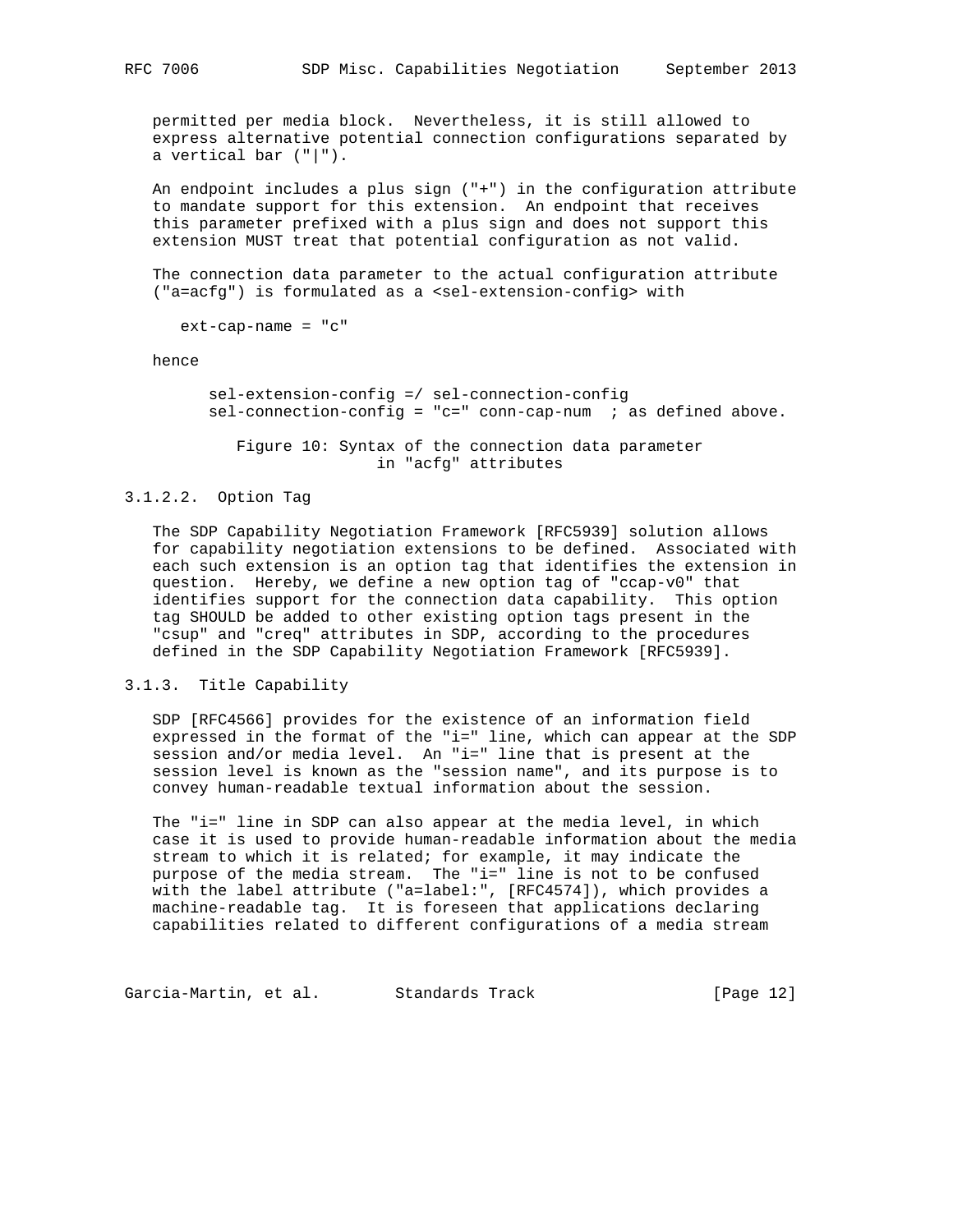may need to provide different identifying information for each of those configurations. That is, a party might offer alternative media configurations for a stream, each of which represents a different presentation of the same or similar information. For example, an audio stream might offer English or Spanish configurations, or a video stream might offer a choice of video source such as speaker camera, group camera, or document viewer. The title capability is needed to inform the answering user in order to select the proper choice, and the label is used to inform the offering machine which choice the answerer has selected. Hence, there is value in defining a mechanism to provide titles of media streams as capabilities.

 As defined in SDP [RFC4566], the session information field ("i=", referred to as "title" in this document) is subject to the "a=charset" attribute in order to support different character sets and hence internationalization. The title capability attribute itself ("a=icap") is, however, not subject to the "a=charset" attribute as this would preclude the inclusion of alternative session/title information each using different character sets. Instead, the session/title value embedded in an "a=icap" attribute (title capability) will be subject to the "a=charset" value used within a configuration that includes that title capability. This provides for consistent SDP operation while allowing for capabilities and configurations with different session/title information values with different character set encodings (with each such configuration including an "a=charset" value with the relevant character set for the session/title information in question).

 According to SDP [RFC4566], the session information ("i=") line has the following syntax:

"i=" text

 where "text" represents a human-readable text indicating the purpose of the session or media stream.

 In this document, we define a new capability attribute: the title capability "icap". This attribute lists session or media titles as capabilities, according to the following definition:

"a=icap:" title-cap-num 1\*WSP text

 where <title-cap-num> is a unique integer within all the connection capabilities in the entire SDP, which is used to identify the particular title capability and can take a value between 1 and 2^31-1 (both included). <text> is a human-readable text that indicates the purpose of the session or media stream it is supposed to characterize.

Garcia-Martin, et al. Standards Track [Page 13]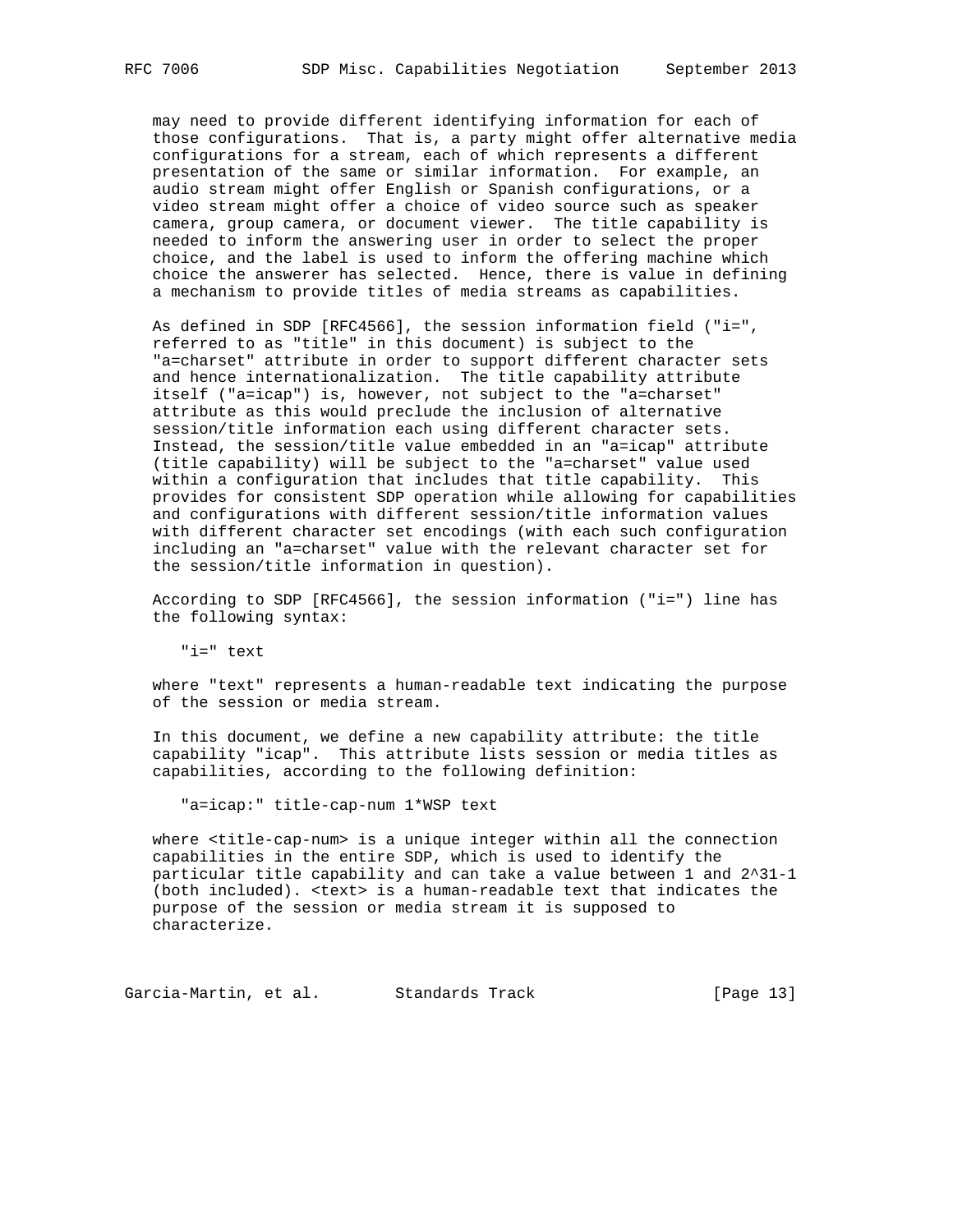As an example, one might use:

a=icap:1 Document Camera

 to define a title capability number 1 to identify a particular source of a media stream.

 Or, in another example, one might offer two title capabilities with different character encodings (using the charset attribute defined in "SDP: Session Description Protocol" [RFC4566] and the generic attribute capability attribute ("a=acap:") defined in "Session Description Protocol (SDP) Capability Negotiation" [RFC5939]).

> a=icap:1 [Text encoded in ISO-8859-1] a=acap:1 charset:ISO-8859-1 a=icap:2 [Text encoded in UTF-8] a=acap:2 charset:UTF-8

 NOTE: Due to limitations of the ASCII encoding of RFCs, the actual text with non-printable characters cannot be represented in the text. See the PDF format of this RFC for a figure with non-printable characters.

 The title capability attribute satisfies the general attribute production rules in SDP [RFC4566], according to the following Augmented Backus-Naur Form (ABNF) [RFC5234] syntax:

| att-field | $=$ / "icap"                                              |
|-----------|-----------------------------------------------------------|
| att-value | =/ title-cap-num 1*WSP text                               |
|           | ; text defined in RFC 4566                                |
|           | title-cap-num = $1*10(DIGIT)$ ; DIGIT defined in RFC 5234 |
|           |                                                           |
|           | Figure 11: Syntax of the "icap" attribute                 |

#### 3.1.3.1. Configuration Parameters

 The SDP Capability Negotiation Framework [RFC5939] provides for the existence of the "pcfg" and "acfg" attributes. The concept is extended by the SDP Media Capabilities Negotiation [RFC6871] with an "lcfg" attribute that conveys latent configurations.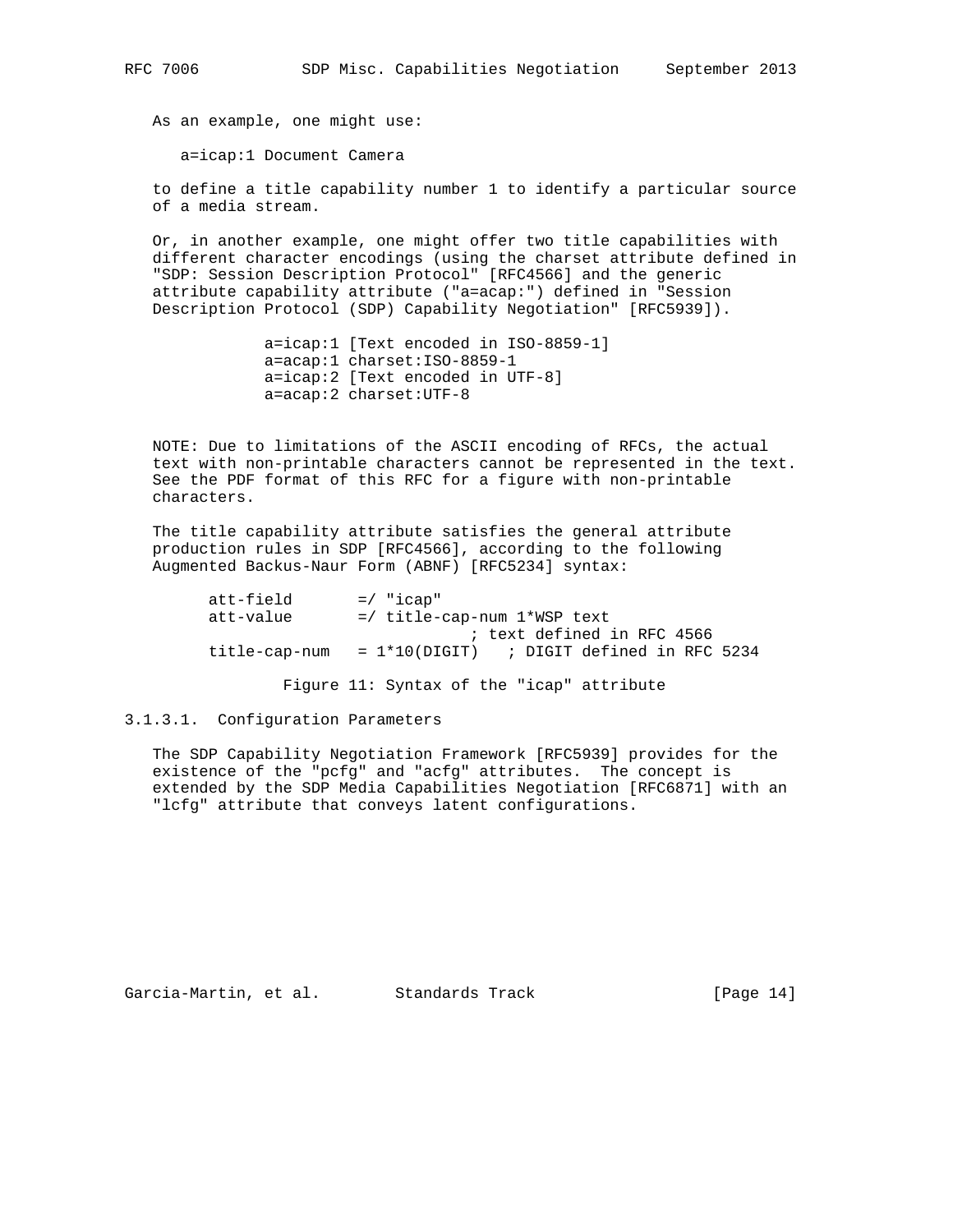In this document, we define a <title-config-list> parameter to be used to convey title capabilities in a potential or latent configuration. This parameter is defined as an <extension-config-list> with the following associations:

 $ext-cap-name = "i"$ 

ext-cap-list = title-cap-list

 This leads to the following definition for the title capability parameter:

 extension-config-list =/ title-config-list title-config-list = ["+"] "i=" title-cap-list title-cap-list = title-cap-num \*(BAR title-cap-num) ; BAR defined in RFC 5939 title-cap-num =  $1*10(DIGIT)$  ; DIGIT defined in RFC 5234 Figure 12: Syntax of the title capability parameter in "lcfg" and "pcfg" attributes

 Each potential capability configuration contains a single title capability attribute number where "title-cap-num" is the title capability number defined explicitly earlier in this document, and hence must be between 1 and 2^31-1 (both included). The title capability allows the expression of only a single capability in each alternative, since no more than a single-title field is permitted per block. Nevertheless, it is still allowed to express alternative potential title configurations separated by a vertical bar ("|").

 An endpoint includes a plus sign ("+") in the configuration attribute to mandate support for this extension. An endpoint that receives this parameter prefixed with a plus sign and does not support this extension MUST treat that potential configuration as not valid.

 The title parameter to the actual configuration attribute ("a=acfg") is formulated as a <sel-extension-config> with

 $ext-cap-name = "i"$ 

hence

 sel-extension-config =/ sel-title-config sel-title-config =  $"i="$  title-cap-num ; as defined above.

Figure 13: Syntax of the title parameter in "acfg" attributes

Garcia-Martin, et al. Standards Track [Page 15]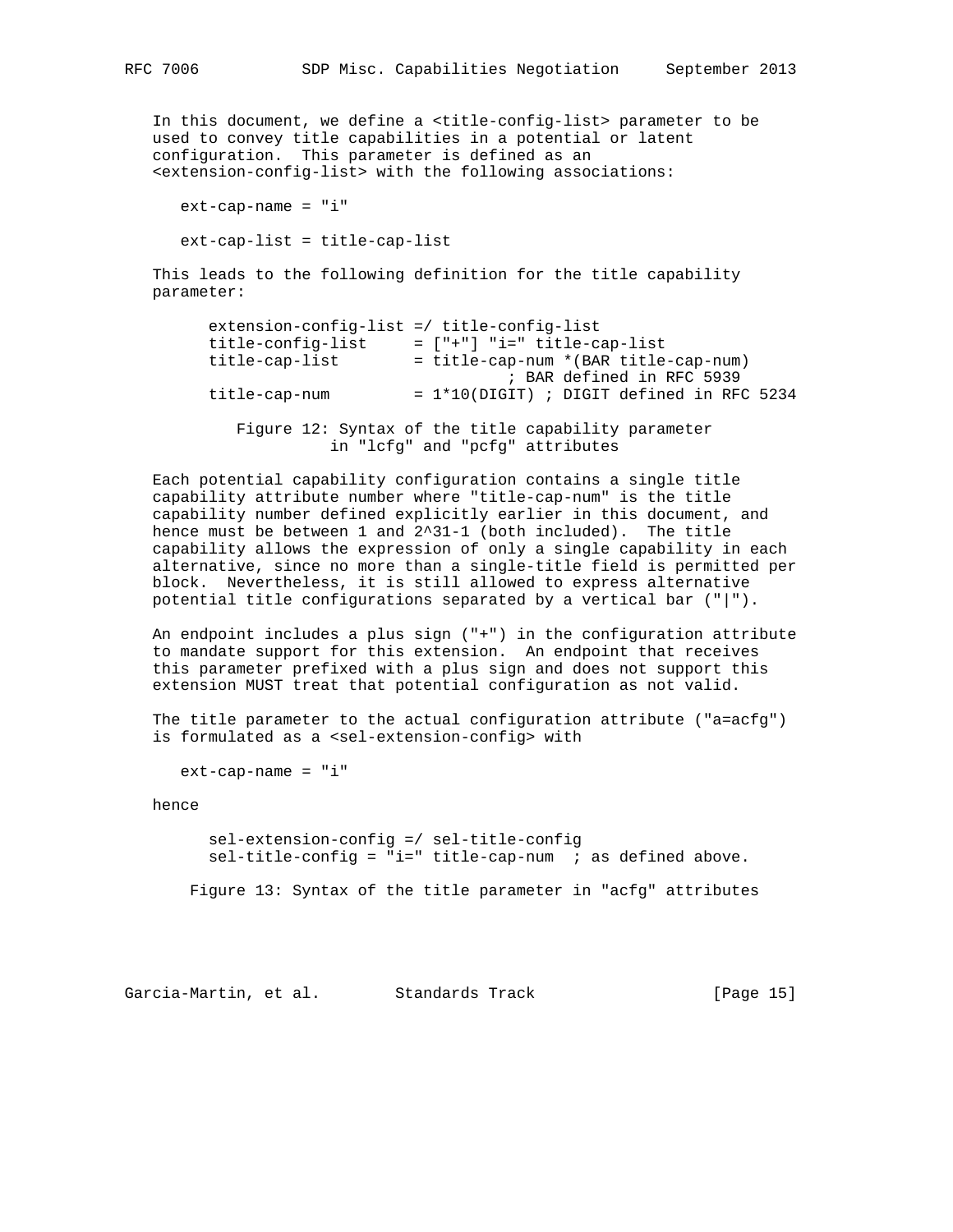# 3.1.3.2. Option Tag

 At present, it is difficult to envision a scenario in which the "icap" attribute must be supported or the offer must be rejected. In most cases, if the icap attribute or its contents were to be ignored, an offered configuration could still be chosen based on other criteria such as configuration numbering. However, one might imagine an SDP offer that contained English and Spanish potential configurations for an audio stream. The session might be unintelligible if the choice is based on configuration numbering, rather than informed user selection. Based on such considerations, it may well prove useful to announce the ability to use the icap attribute and its contents to select media configurations, or to inform the user about the selected configuration(s). Therefore, we define a new option tag of "icap-v0" that identifies support for the title capability. This option tag SHOULD be added to other existing option tags present in the "csup" and/or "creq" attributes in SDP, according to the procedures defined in the SDP Capability Negotiation Framework [RFC5939]. The discussion above suggests that "icap-v0" will typically appear in a "csup" attribute, but rarely in a "creq" attribute.

## 3.2. Session Level versus Media Level

 The "bcap", "ccap", and "icap" attributes can appear at the SDP session and/or media level. Endpoints MUST interpret capabilities declared at session level as part of the session level in the resulting SDP for that particular configuration. Endpoints MUST interpret capabilities declared at media description as part of the media level in the resulting SDP for that particular configuration.

The presence of the "bcap" capability for the same <br/> <br/>kovency at both the session and media level is subject to the same constraints and restrictions specified in RFC 4566 [RFC4566] for the bandwidth attribute "b=".

 To avoid confusion, the <type-attr-num> for each "a=bcap", "a=ccap", and "a=icap" line MUST be unique across all capability attributes of the same type within the entire session description.

Garcia-Martin, et al. Standards Track [Page 16]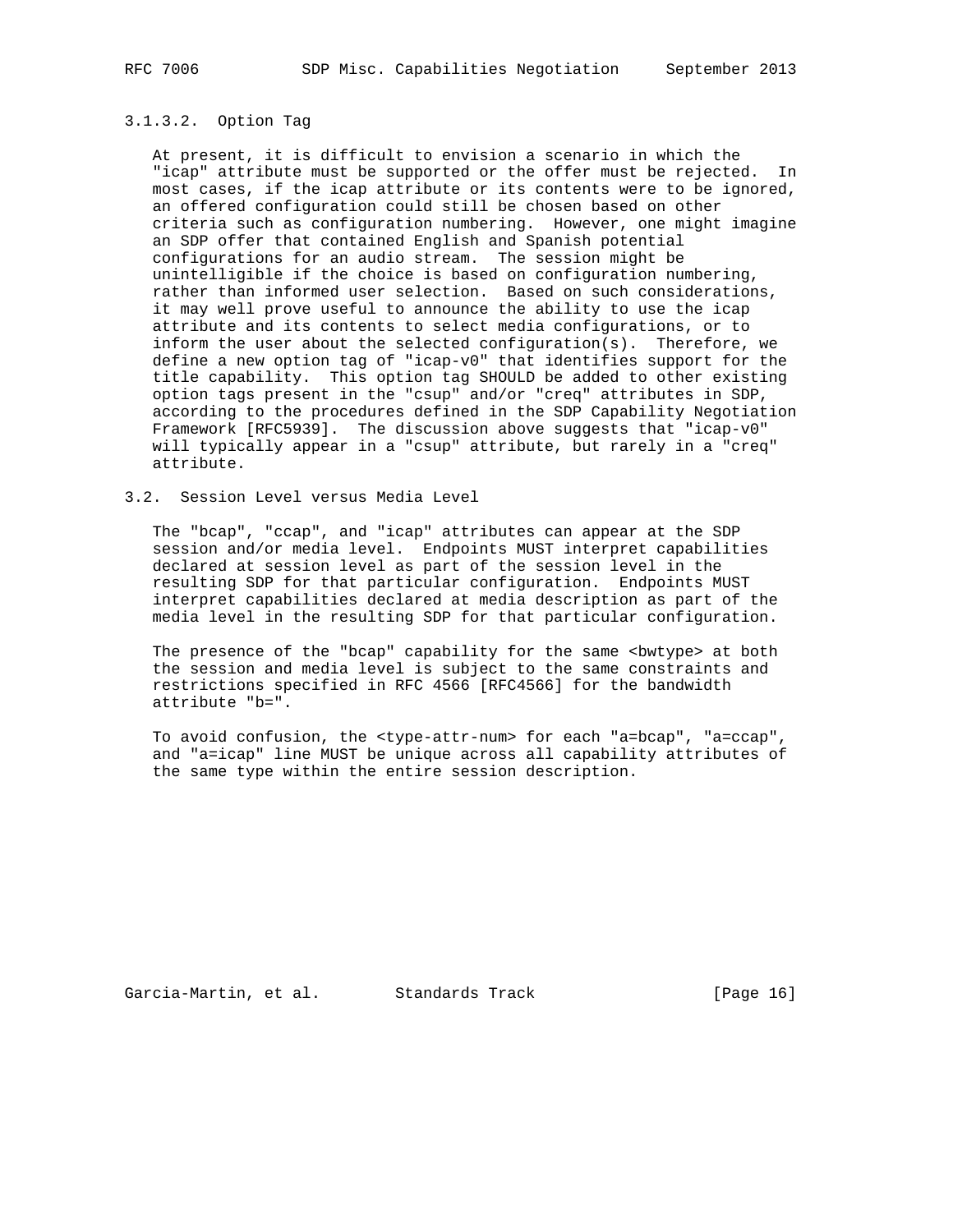## 3.3. Offer/Answer Model Extensions

 In this section, we define extensions to the offer/answer model defined in SDP Offer/Answer Model [RFC3264] and extended in the SDP Capability Negotiation [RFC5939] to allow for bandwidth, connection, and title capabilities to be used with the SDP Capability Negotiation Framework.

## 3.3.1. Generating the Initial Offer

 When an endpoint generates an initial offer and wants to use the functionality described in the current document, it first defines appropriate values for the bandwidth, connection data, and/or title capability attributes according to the rules defined in [RFC4566] for "b=", "c=", and "i=" lines. The endpoint then MUST include the respective capability attributes and associated values in the SDP offer. The preferred configurations for each media stream are identified following the media line in a "pcfg" attribute. Bandwidth and title capabilities may also be referenced in latent configurations in an "lcfg" attribute, as defined in the SDP Media Capabilities Negotiation [RFC6871].

 Implementations are advised to pay attention to the port number that is used in the "m=" line. By default, a potential configuration that includes a connection data capability will use the port number from the "m=" line, unless the network type is "PSTN", in which case the default port number used will be 9.

 The offer SHOULD include the level of capability negotiation extensions needed to support this functionality in a "creq" attribute.

#### 3.3.2. Generating the Answer

 When the answering party receives the offer, and if it supports the required capability negotiation extensions, it SHOULD select the most preferred configuration it can support for each media stream and build the answer accordingly, as defined in Section 3.6.2 of the SDP Capability Negotiation [RFC5939].

 If the connection data capability is used in a selected potential configuration chosen by the answerer, that offer configuration MUST by default use the port number from the actual offer configuration (i.e., the "m=" line), unless the network type is "PSTN", in which case the default port MUST be assumed to be 9. Extensions may be defined to negotiate the port number explicitly instead.

Garcia-Martin, et al. Standards Track [Page 17]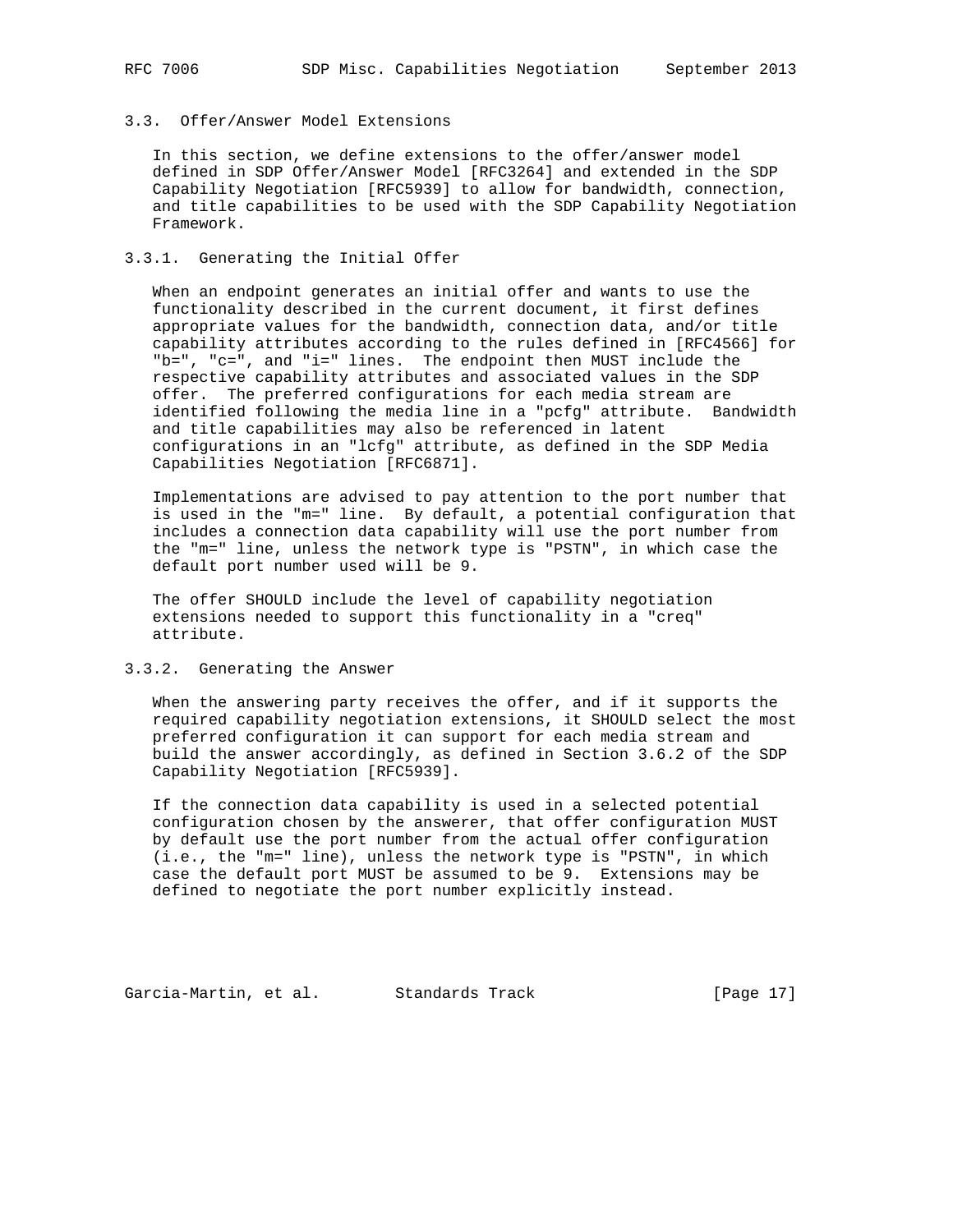## 3.3.3. Offerer Processing of the Answer

 When the offerer receives the answer, it MUST process the media lines according to normal SDP processing rules to identify the media stream(s) accepted by the answer, if any, as defined in Section 3.6.3 of the SDP Capability Negotiation [RFC5939]. The "acfg" attribute, if present, MUST be used to verify the proposed configuration used to form the answer and to infer the lack of acceptability of higher-preference configurations that were not chosen.

## 3.3.4. Modifying the Session

 If, at a later time, one of the parties wishes to modify the operating parameters of a session, e.g., by adding a new media stream or by changing the properties used on an existing stream, it may do so via the mechanisms defined for SDP offer/answer [RFC3264] and in accordance with the procedures defined in Section 3.6.4 of the SDP Capability Negotiation [RFC5939].

4. Field Replacement Rules

 To simplify the construction of SDP records, given the need to include fields within the media description in question for endpoints that do not support capabilities negotiation, we define some simple field-replacement rules for those fields invoked by potential or latent configurations. In particular, any "i=" or "c=" lines invoked by a configuration MUST replace the corresponding line, if present within the media description in question. Any "b=" line invoked by a configuration MUST replace any "b=" of the same bandwidth type at the media level, but not at the session level.

5. Security Considerations

 This document provides an extension on top of the SDP [RFC4566], SDP Offer/Answer Model [RFC3264], SDP Capability Negotiation Framework [RFC5939], and SDP Media Capabilities Negotiation [RFC6871]. As such, the security considerations of those documents apply.

 The bandwidth capability attribute may be used for reserving resources at endpoints and intermediaries that inspect SDP. Modification of the bandwidth value by an attacker can lead to the network being underutilized (too high bandwidth value) or congested (too low bandwidth value).

Garcia-Martin, et al. Standards Track [Page 18]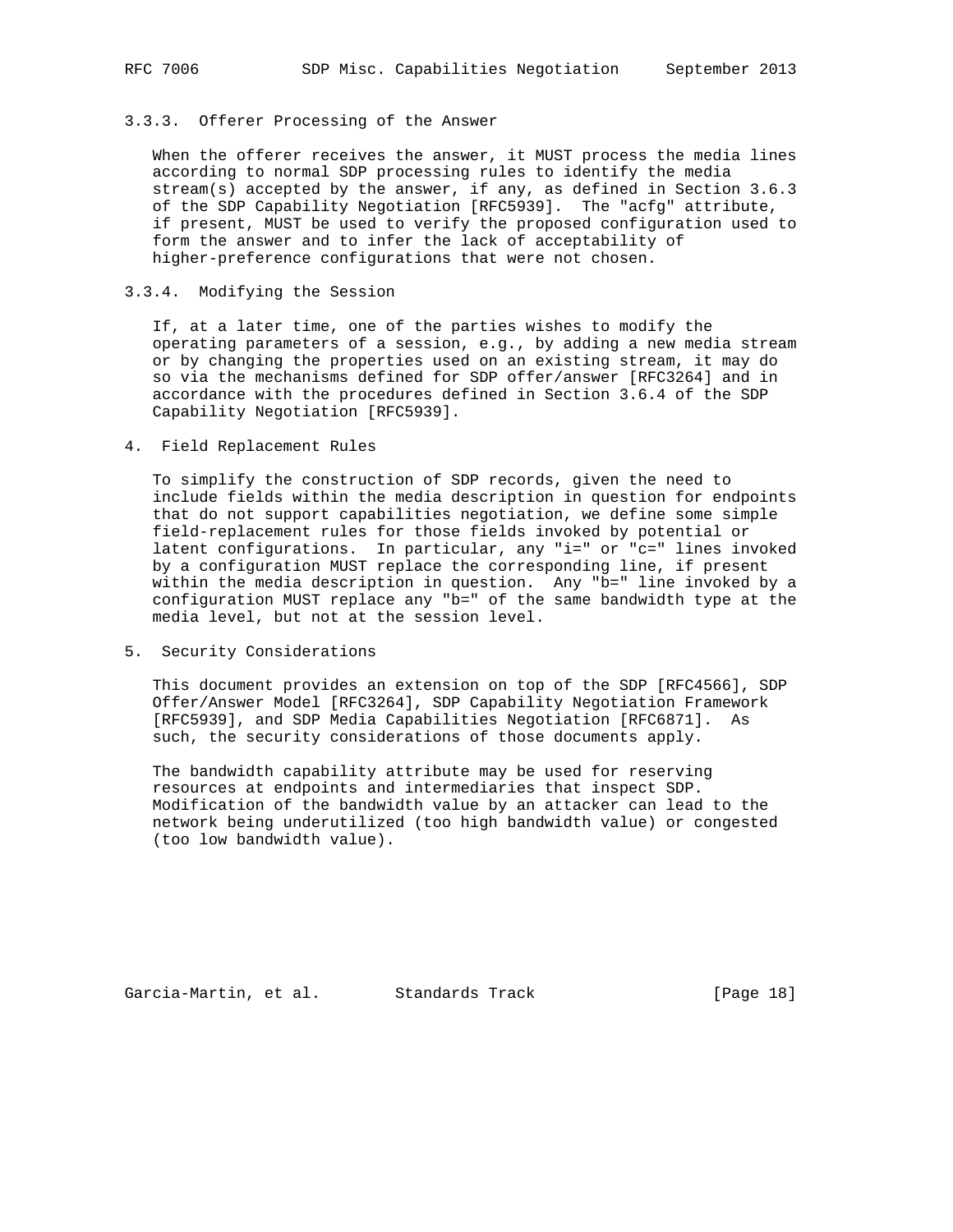Similarly, by modifying the alternative connection address(es), an attacker would be able to direct media streams to a desired endpoint, thus launching a version of the well-known voice hammer attack (see Section 18.5.1 of [RFC5245]).

The title capability provides for alternative "i=" line information, which is intended for human consumption. However, manipulating the textual information could be misused to provide false information, leading to a bad user experience or the person using the service making a wrong choice regarding the available media streams.

 In case it is essential to protect the capability attribute values, one of the security mechanisms proposed in [RFC5939] SHOULD be used.

 The "i=" line, and thus the value carried in the title capability attribute, is intended for human-readable description only. It should not be parsed programmatically.

## 6. IANA Considerations

## 6.1. New SDP Attributes

 IANA has registered new attributes in the "att-field (both session and media level)" subregistry of the "Session Description Protocol (SDP) Parameters" registry, according to the following registration form:

| Attribute name:     | bcap                                                  |  |
|---------------------|-------------------------------------------------------|--|
| Long form name:     | Bandwidth Capability                                  |  |
| Subject to charset: | Type of attribute: Both media and session level<br>Nο |  |
| Purpose:            | Negotiate session or media-level bandwidths           |  |
| Appropriate values: | See RFC 7066, Section 3.1.1                           |  |
| Contact name:       | Miquel A. Garcia                                      |  |
|                     | Miquel.A.Garcia@ericsson.com                          |  |
|                     |                                                       |  |
| Attribute name:     | ccap                                                  |  |
| Long form name:     | Connection Data Capability                            |  |
|                     | Type of attribute: Both media and session level       |  |
| Subject to charset: | Nο                                                    |  |
| Purpose:            | Negotiate media-level connection data                 |  |
| Appropriate values: | See RFC 7066, Section 3.1.2                           |  |
| Contact name:       | Miquel A. Garcia                                      |  |
|                     | Miquel.A.Garcia@ericsson.com                          |  |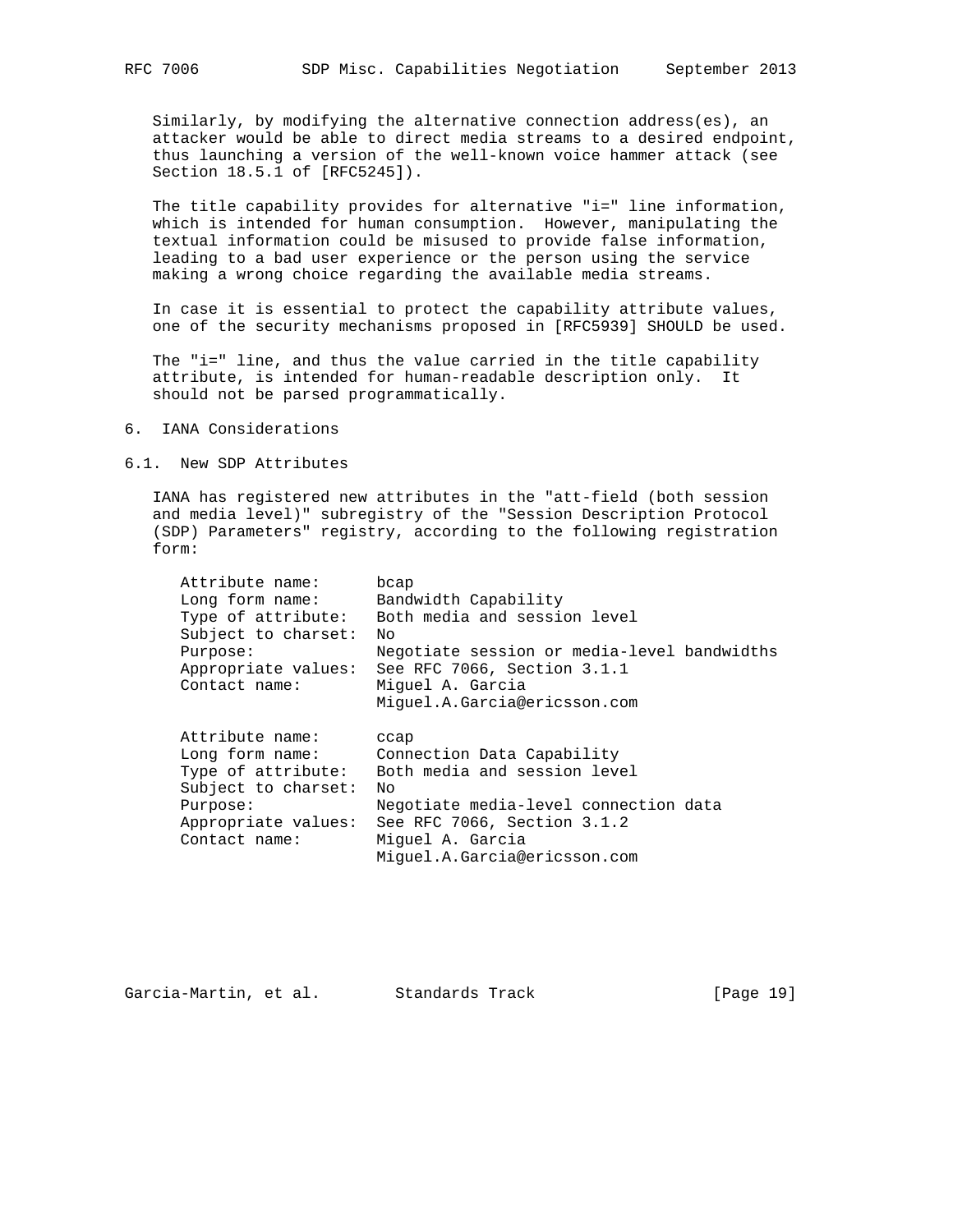Attribute name: icap Actribuce name: Trap<br>Long form name: Title Capability nong rorm name.<br>Type of attribute: Both media and session level Subject to charset: Yes Purpose: Negotiate human-readable information describing the session or media Appropriate values: See RFC 7066, Section 3.1.3 Contact name: Miguel A. Garcia Miguel.A.Garcia@ericsson.com

## 6.2. New Option Tags

 IANA has added the new option tags "bcap-v0", "ccap-v0", and "icap v0", defined herein, to the "SDP Capability Negotiation Option Tag" subregistry of the "Session Description Protocol (SDP) Parameters" registry.

6.3. New SDP Capability Negotiation Configuration Parameters

 IANA has added the new parameter identifiers "b" for "Bandwidth", "c" for "Connection Data", and "i" for "Title" to the "SDP Capability Negotiation Configuration Parameters" subregistry of the "Session Description Protocol (SDP) Parameters" registry. These parameters are permitted in "lcfg", "acfg", and "pcfg" attributes.

7. Acknowledgments

 Thanks to Christer Holmberg, Alf Heidermark, and Ingemar Johansson for arguing for the existence of this document and reviewing it in the early stages. Thanks to Flemming Andreasen, Andrew Allen, and Jonathan Lennox for a detailed review and many suggestions for improvement.

- 8. References
- 8.1. Normative References
	- [RFC2119] Bradner, S., "Key words for use in RFCs to Indicate Requirement Levels", BCP 14, RFC 2119, March 1997.
	- [RFC3264] Rosenberg, J. and H. Schulzrinne, "An Offer/Answer Model with Session Description Protocol (SDP)", RFC 3264, June 2002.
	- [RFC4566] Handley, M., Jacobson, V., and C. Perkins, "SDP: Session Description Protocol", RFC 4566, July 2006.

Garcia-Martin, et al. Standards Track [Page 20]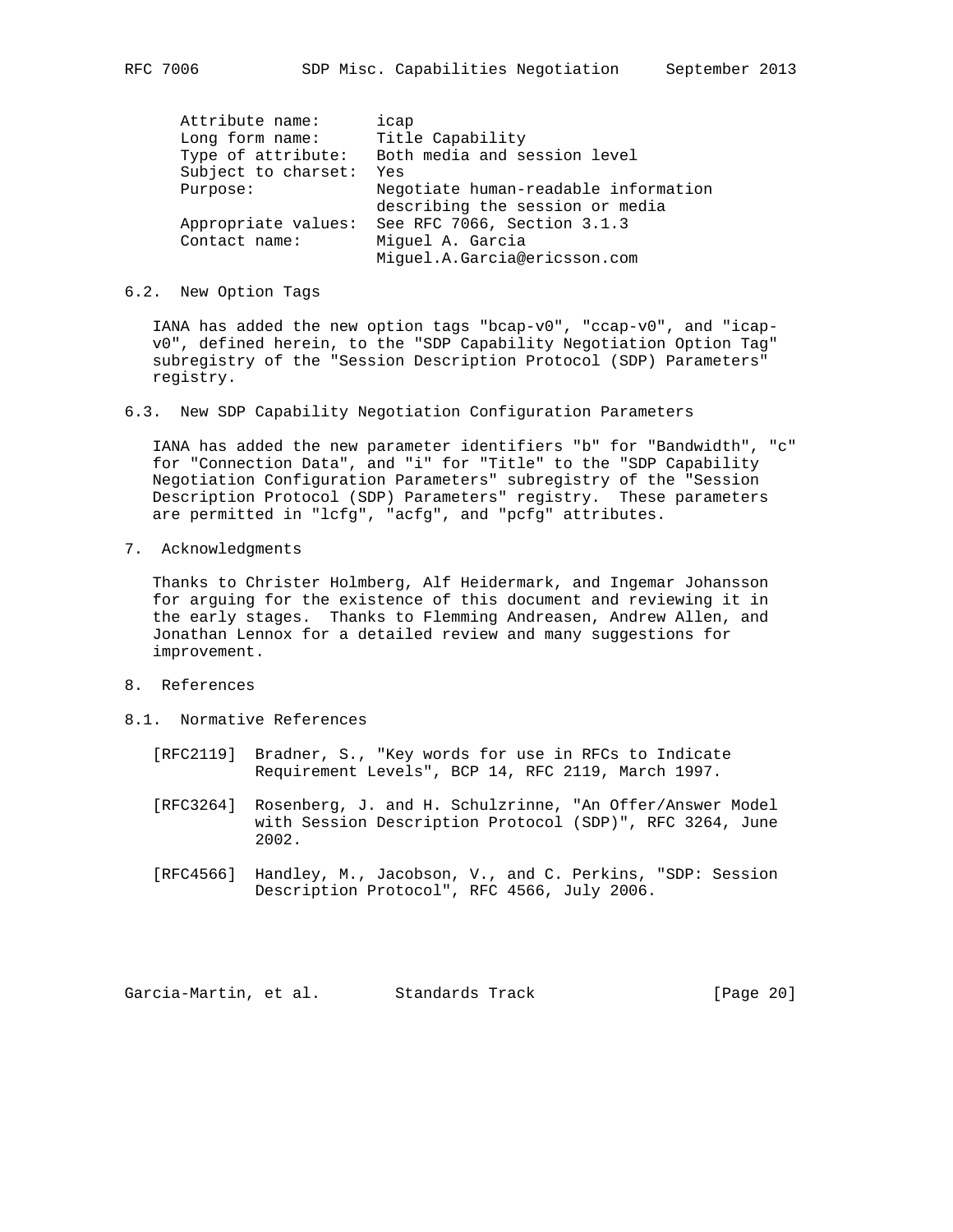- [RFC5234] Crocker, D. and P. Overell, "Augmented BNF for Syntax Specifications: ABNF", STD 68, RFC 5234, January 2008.
- [RFC5939] Andreasen, F., "Session Description Protocol (SDP) Capability Negotiation", RFC 5939, September 2010.
- [RFC6871] Gilman, R., Even, R., and F. Andreasen, "Session Description Protocol (SDP) Media Capabilities Negotiation", RFC 6871, February 2013.
- 8.2. Informative References
	- [RFC3108] Kumar, R. and M. Mostafa, "Conventions for the use of the Session Description Protocol (SDP) for ATM Bearer Connections", RFC 3108, May 2001.
	- [RFC3550] Schulzrinne, H., Casner, S., Frederick, R., and V. Jacobson, "RTP: A Transport Protocol for Real-Time Applications", STD 64, RFC 3550, July 2003.
	- [RFC3711] Baugher, M., McGrew, D., Naslund, M., Carrara, E., and K. Norrman, "The Secure Real-time Transport Protocol (SRTP)", RFC 3711, March 2004.
	- [RFC4574] Levin, O. and G. Camarillo, "The Session Description Protocol (SDP) Label Attribute", RFC 4574, August 2006.
	- [RFC5245] Rosenberg, J., "Interactive Connectivity Establishment (ICE): A Protocol for Network Address Translator (NAT) Traversal for Offer/Answer Protocols", RFC 5245, April 2010.
	- [SDP-CS] Garcia, M. and S. Veikkolainen, "Session Description Protocol (SDP) Extension for Setting Audio and Video Media Streams over Circuit-Switched Bearers in the Public Switched Telephone Network (PSTN)", Work in Progress, June 2013.

Garcia-Martin, et al. Standards Track [Page 21]